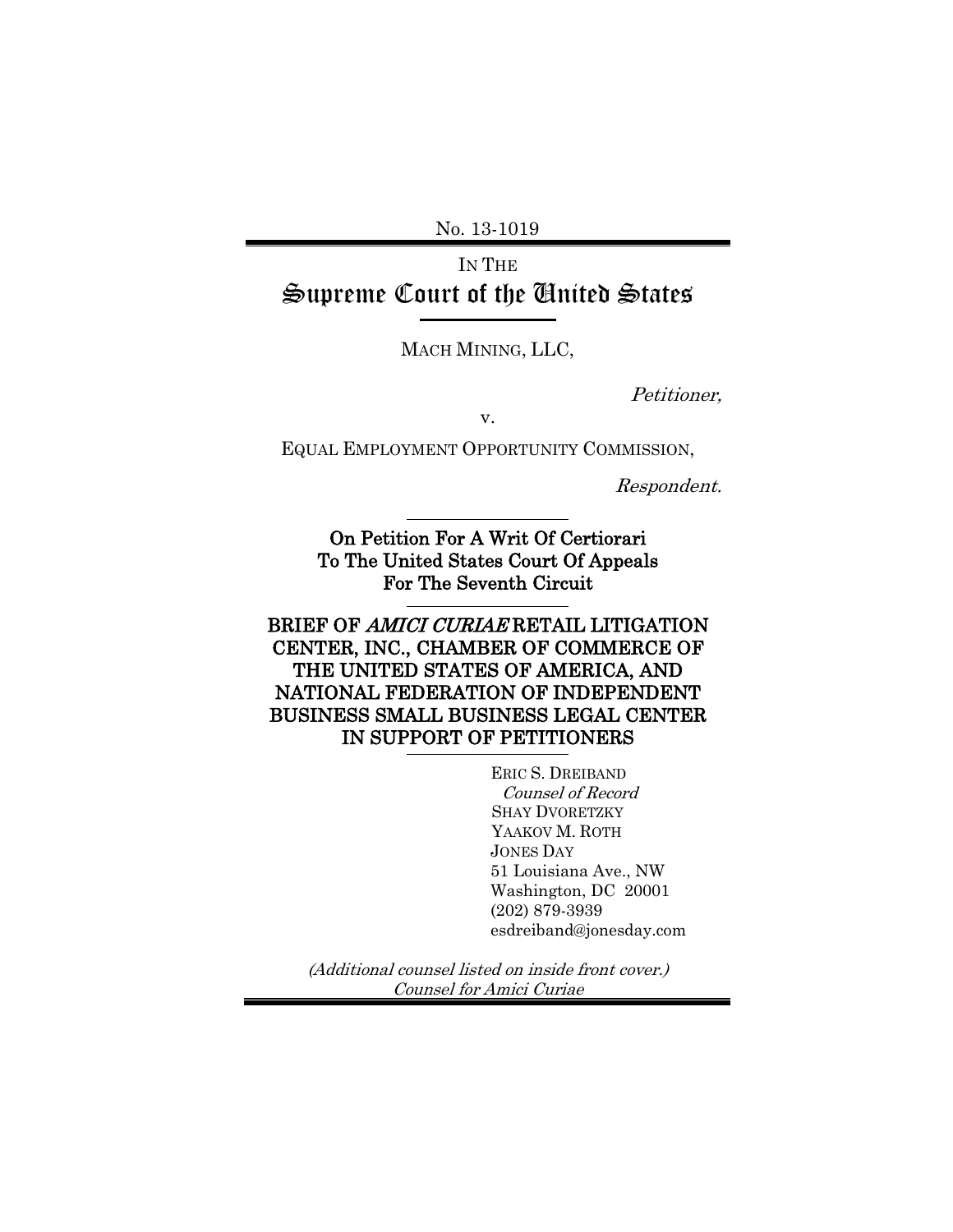DEBORAH WHITE RETAIL LITIGATION CENTER 1700 N. Moore Street, Suite 2250 Arlington, VA 22209

Of Counsel for Amicus Curiae Retail Litigation Center

KATHRYN COMERFORD TODD STEVEN P. LEHOTSKY NATIONAL CHAMBER LITIGATION CENTER, INC. 1615 H Street, NW Washington, DC 20062

Of Counsel for Amicus Curiae Chamber of Commerce of the United States of America

KAREN R. HARNED ELIZABETH MILITO NFIB SMALL BUSINESS LEGAL CENTER 1201 F Street, NW, Suite 200 Washington, DC 20004

Of Counsel for Amicus Curiae NFIB Small Business Legal Center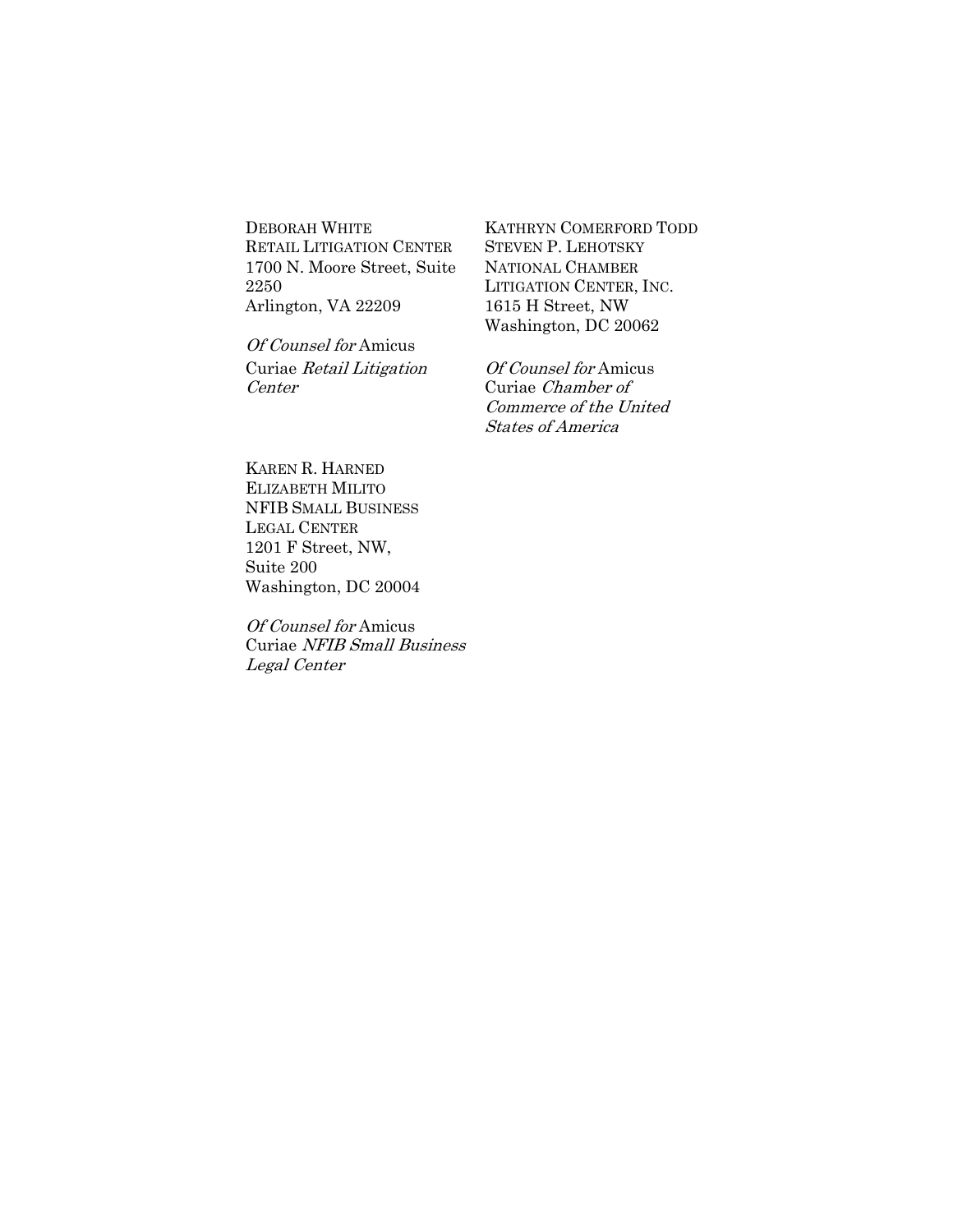## TABLE OF CONTENTS

|                 | Page                                                                                                                                  |
|-----------------|---------------------------------------------------------------------------------------------------------------------------------------|
|                 |                                                                                                                                       |
|                 | INTEREST OF THE AMICI CURIAE 1                                                                                                        |
|                 |                                                                                                                                       |
|                 |                                                                                                                                       |
| I.              | THE DECISION BELOW WILL<br>HINDER THE VOLUNTARY<br>RESOLUTION OF TITLE VII                                                            |
| А.              | Experience Illustrates That the<br>EEOC Too Often Bypasses Its<br>Duty To Engage in Meaningful                                        |
| <b>B.</b>       | <b>Employers Would Have No</b><br>Reason To Refuse Reasonable<br>Conciliation Offers in Favor of<br>Holding Out for Judicial Review12 |
| H.              | THE DECISION BELOW IS WRONG 16                                                                                                        |
| $\mathbf{A}$ .  | The Seventh Circuit's Refusal To<br>Enforce a Statutory Command<br>Has No Legal Basis and Lacks a                                     |
| <b>B.</b>       | The Contemporaneous<br>Legislative Record Refutes the<br>Seventh Circuit's Decision19                                                 |
| $\mathcal{C}$ . | As Four Decades of<br>Jurisprudence Shows, Courts<br>Have No Trouble Applying Title<br>VII's Conciliation Requirement21               |
|                 |                                                                                                                                       |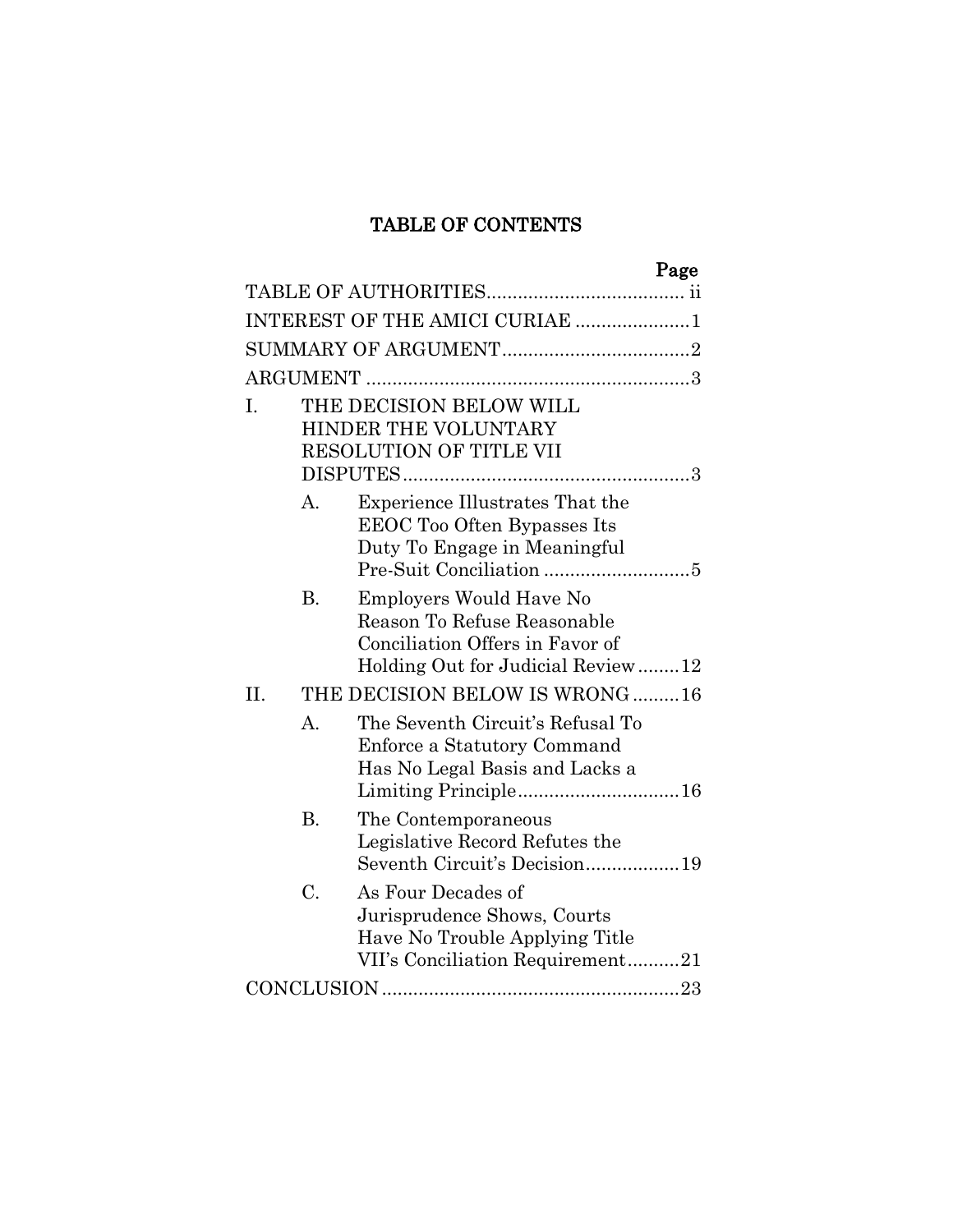## Page(s)

## **CASES**

| Alexander v. Sandoval,                                                                                                |
|-----------------------------------------------------------------------------------------------------------------------|
| Burlington Indus., Inc. v. Ellerth,                                                                                   |
| Chandler v. Roudebush,                                                                                                |
| Doe v. Oberweis Dairy,                                                                                                |
| EEOC v. Agro Distrib. LLC,                                                                                            |
| EEOC v. Allegheny Airlines,<br>436 F. Supp. 1300 (W.D. Pa. 1977)10, 11                                                |
| EEOC v. Asplundh Tree Expert Co.,<br>340 F.3d 1256 (11th Cir. 2003) 3, 6, 22                                          |
| EEOC v. Bass Pro Outdoor World, LLC,<br>No. 4:11-CV-3425, 2014 U.S. Dist. LEXIS<br>27019 (S.D. Tex. Mar. 4, 2014)  14 |
| <i>EEOC v. Bloomberg L.P.</i> ,<br>751 F. Supp. 2d 628 (S.D.N.Y. 2011)  13                                            |
| EEOC v. Bloomberg L.P.,<br>No. 07-Civ.-8383, 2013 U.S. Dist. LEXIS                                                    |
| EEOC v. Container Corp. of Am.,                                                                                       |
| EEOC v. CRST Van Expedited, Inc.,                                                                                     |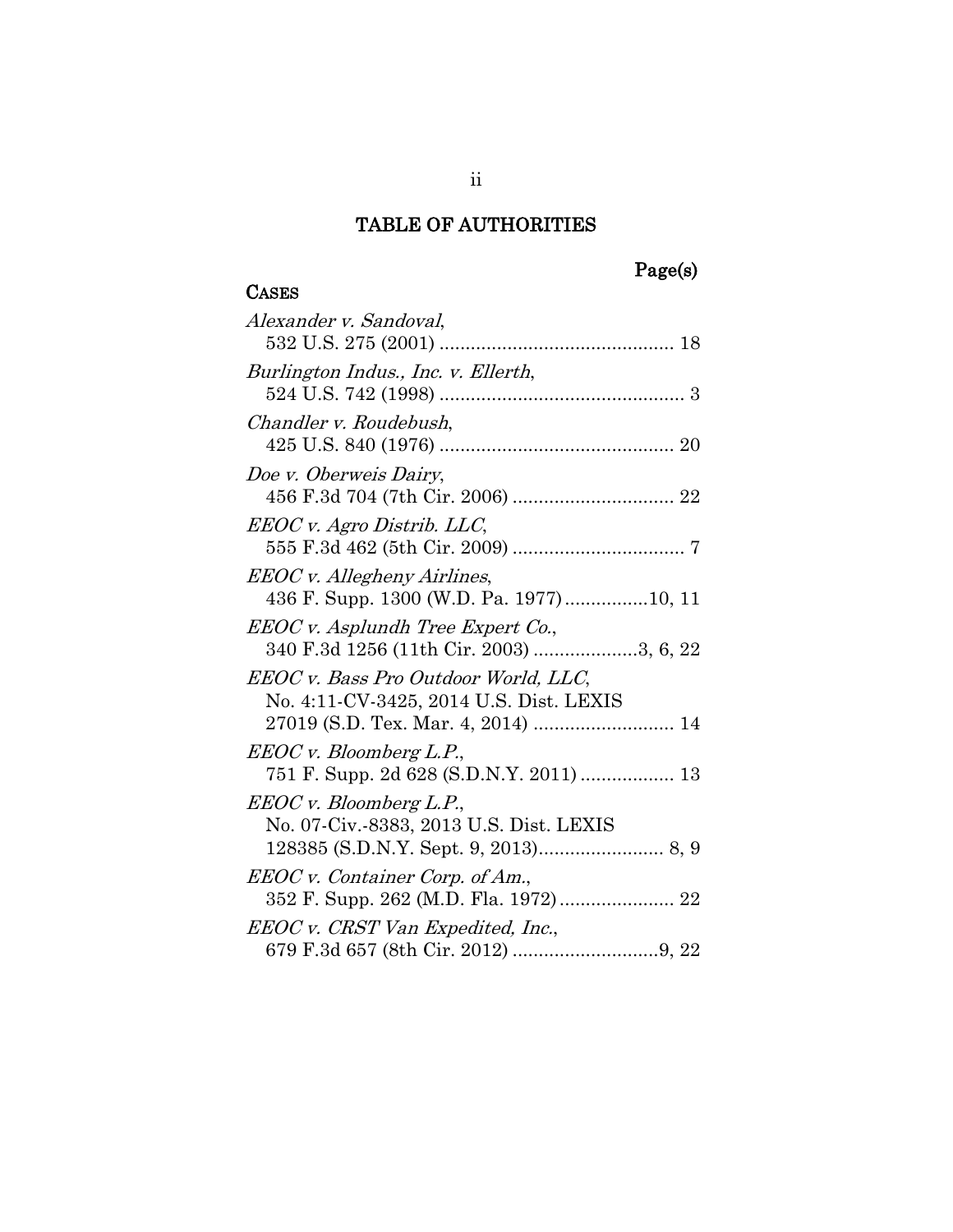(continued)

Page(s)

| EEOC v. Dillard's, Inc.,                         |  |
|--------------------------------------------------|--|
| No. 08-CV-1780, 2011 U.S. Dist. LEXIS            |  |
|                                                  |  |
| EEOC v. Evans Fruit Co.,                         |  |
| 872 F. Supp. 2d 1107 (E.D. Wash. 2012) 7, 8      |  |
| EEOC v. Pet, Inc., Funsten Nut Div.,             |  |
| 612 F.2d 1001 (5th Cir. 1980) (per curiam)10, 22 |  |
| EEOC v. Sears, Roebuck & Co.,                    |  |
| 504 F. Supp. 241 (N.D. Ill. 1980)  20            |  |
| EEOC v. Sears, Roebuck & Co.,                    |  |
|                                                  |  |
| EEOC v. Shell Oil Co.,                           |  |
|                                                  |  |
| Gonzaga Univ. v. Doe,                            |  |
|                                                  |  |
| Hallstrom v. Tillamook Cnty.,                    |  |
|                                                  |  |
| Hudson v. McMillian,                             |  |
|                                                  |  |
| INS v. St. Cyr,                                  |  |
|                                                  |  |
| Jones v. Bock,                                   |  |
|                                                  |  |
| Occidental Life Ins. Co. v. EEOC,                |  |
|                                                  |  |
| Reed Elsevier, Inc. v. Muchnick,                 |  |
|                                                  |  |
| St. Paul Mercury Indem. Co. v. Red Cab Co.,      |  |
|                                                  |  |

iii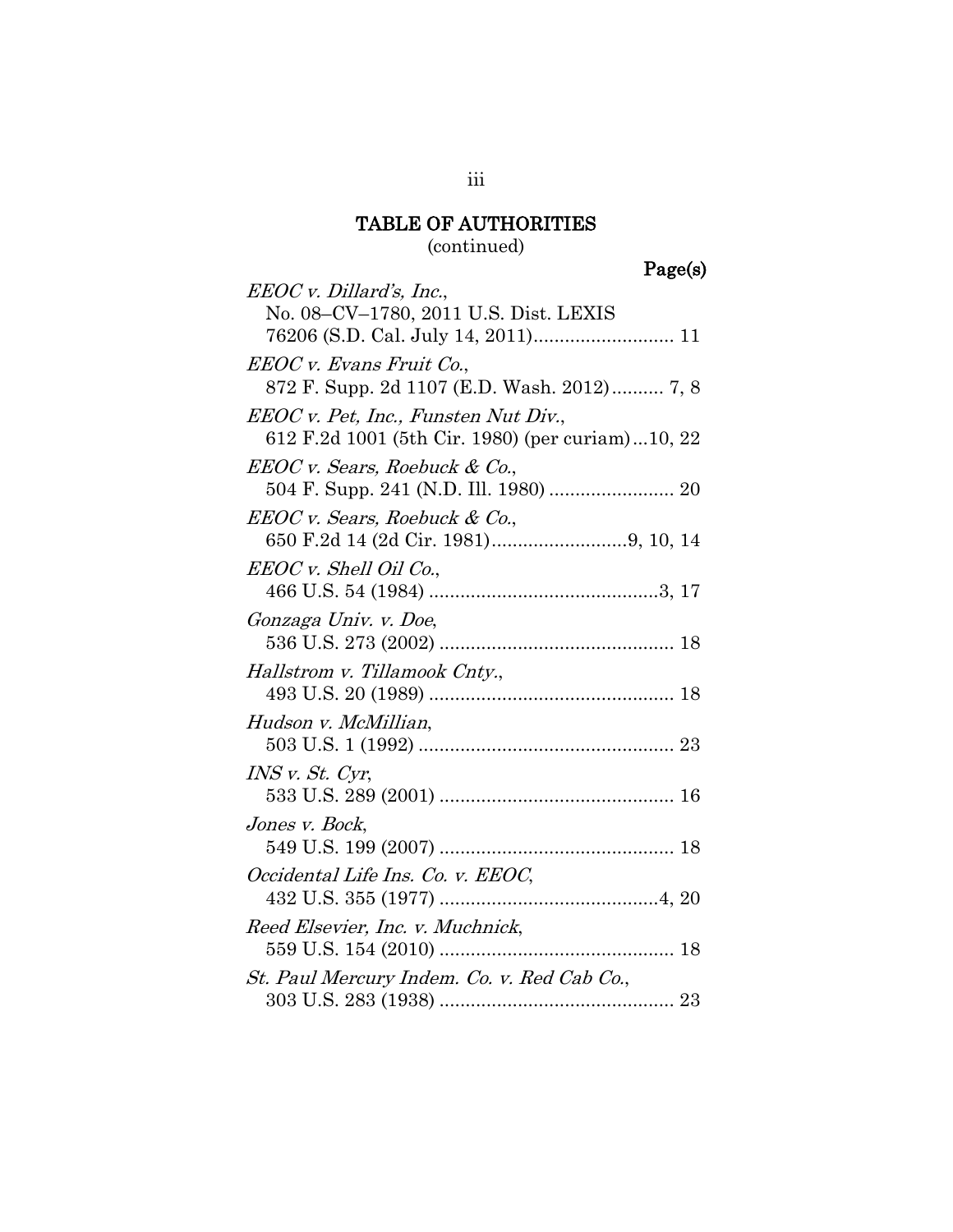### (continued)

| United States v. Felt & Tarrant Mfg. Co., |  |
|-------------------------------------------|--|
| United States v. Leon,                    |  |
| United States v. Zucca,                   |  |
| W.R. Grace $\&$ Co. v. Local Union 759,   |  |

## CONSTITUTIONAL AND STATUTORY AUTHORITIES

## OTHER AUTHORITIES

| 117 Cong. Rec. 40290 (Nov. 10, 1971)  21       |  |
|------------------------------------------------|--|
|                                                |  |
| 118 Cong. Rec. 3804 (Feb. 14, 1972) 20         |  |
| <b>EEOC</b> Newsroom,                          |  |
| http://www.eeoc.gov/eeoc/newsroom/index 12     |  |
| EEOC Strategic Enforcement Plan (Dec. 2012) 11 |  |
|                                                |  |

iv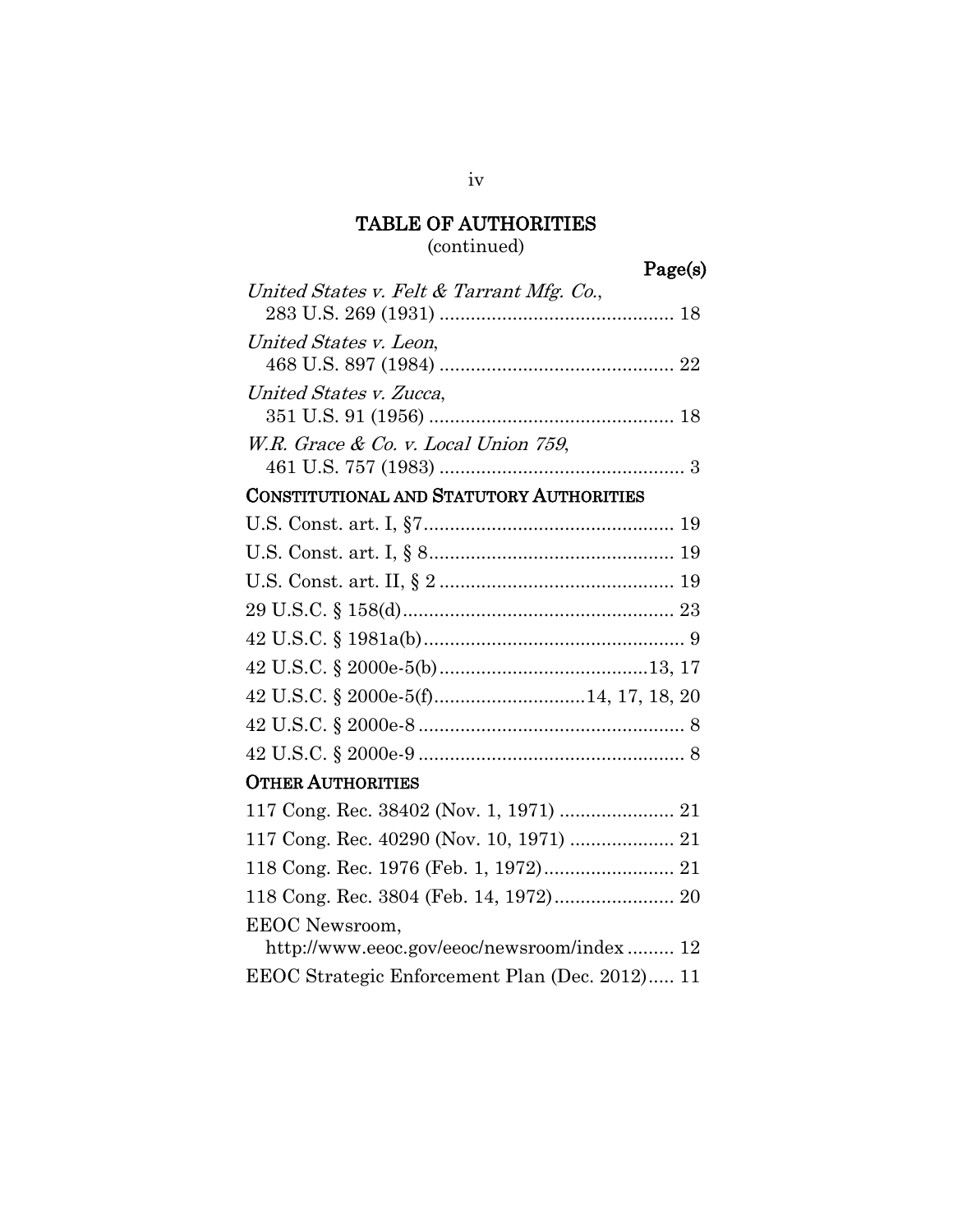## (continued)

# Page(s)

v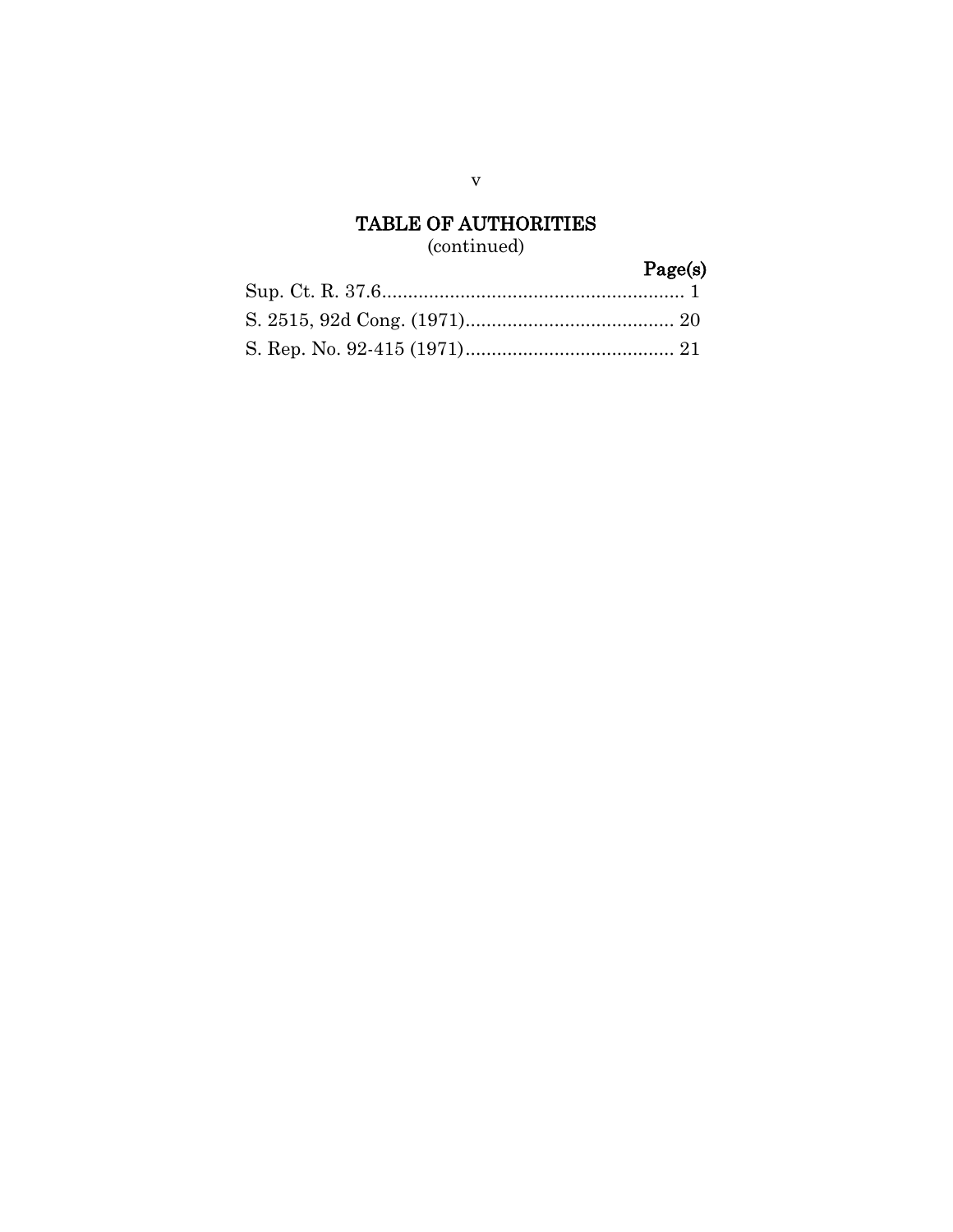#### INTEREST OF THE AMICI CURIAE*[1](#page-7-1)*

The Retail Litigation Center, Inc. (RLC) is a public policy organization that identifies and engages in legal proceedings affecting the retail industry. The RLC's members include many of the country's largest and most innovative retailers. The member entities whose interests the RLC represents employ millions of people throughout the United States, provide goods and services to tens of millions more, and account for tens of billions of dollars in annual sales. The RLC seeks to provide courts with retailindustry perspectives on important legal issues, and to highlight the potential industry-wide consequences of significant pending cases.

The Chamber of Commerce of the United States of America is the world's largest business federation. It represents 300,000 direct members and indirectly represents the interests of more than 3 million companies and professional organizations of every size, in every industry sector, and from every region of the country. An important function of the Chamber is to represent the interests of its members in matters before Congress, the Executive Branch, and the courts. To that end, the Chamber regularly files amicus curiae briefs in cases that raise issues of concern to the nation's business community.

 $\overline{a}$ 

<span id="page-7-1"></span><span id="page-7-0"></span><sup>1</sup> Counsel of record received timely notice of the intention to file this brief, and all parties have consented to the filing of this brief. As required by Rule 37.6, amici state that no counsel for a party authored this brief in whole or in part, and no person other than amici, their members, and their counsel made any monetary contribution intended to fund the preparation or submission of this brief.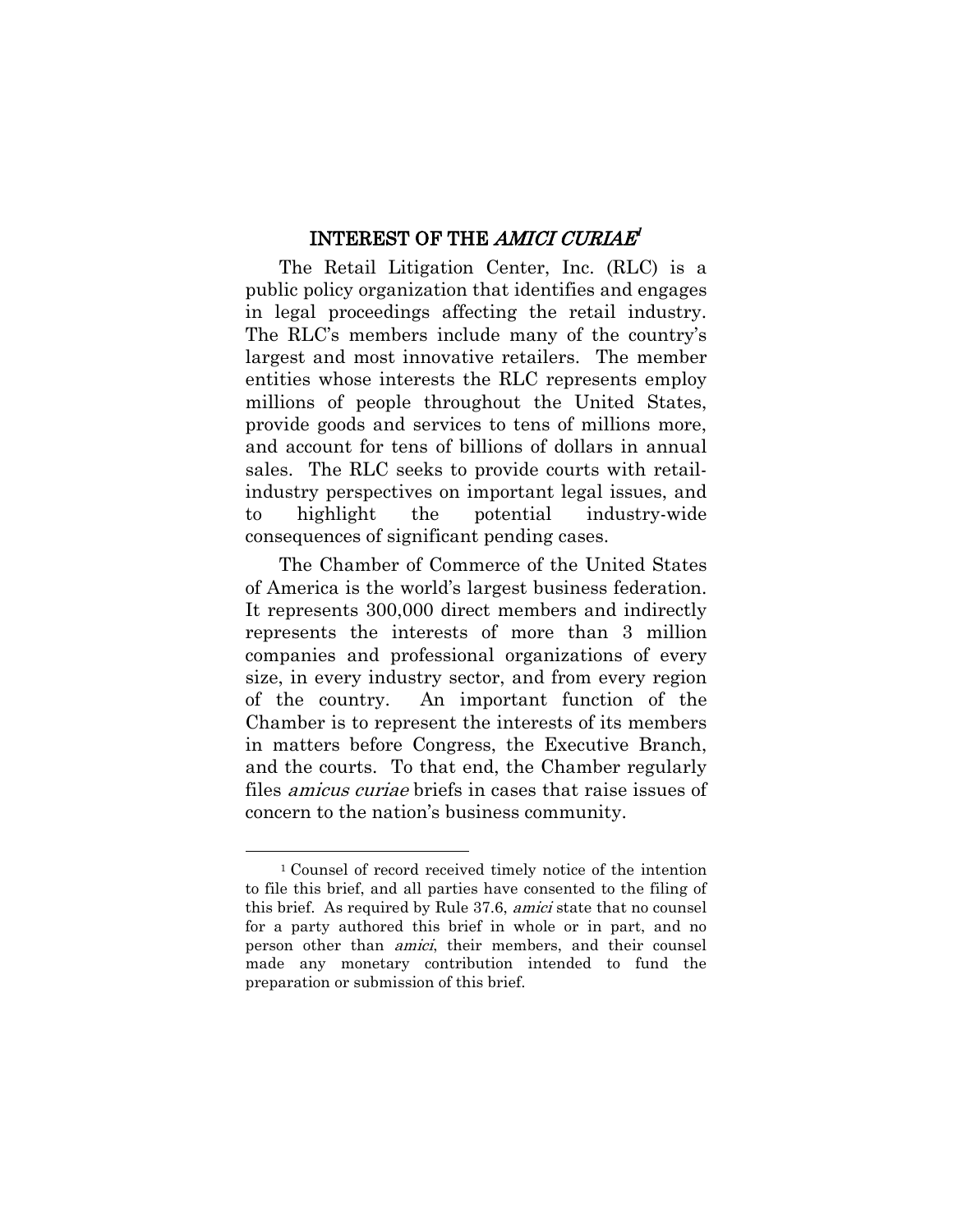The National Federation of Independent Business (NFIB) Small Business Legal Center is a nonprofit, public-interest law firm established to provide legal resources and be the voice for small businesses in the nation's courts. NFIB is the nation's leading small-business association; its mission is to promote and protect the right of its members to own, operate and grow their businesses. NFIB represents 350,000 businesses nationwide.

#### SUMMARY OF ARGUMENT

Petitioner has amply demonstrated the split among the Circuits over the question presented, and illustrated its recurring nature. Amici focus on why the decision below is troubling as a policy matter, and why it is wrong as a legal matter.

I. The Seventh Circuit found that eliminating judicial review of the conciliation duty would actually promote conciliation. The opposite is true, however. Title VII's enforcement history illustrates that the EEOC too often bypasses meaningful conciliation, preferring to sue first and negotiate later. But Congress understood that the best chance to settle a dispute is before litigation, and therefore directed the EEOC to conciliate *before* filing a suit. That is when employers are most eager to settle, to avoid the stigma of being labeled publicly as violators of civil rights. For that reason, also contrary to the decision below, no rational employer would invite that stigma by sandbagging conciliation in the marginal hope that a deferential judge will later grant relief. The court below thus misunderstood the real incentives facing the EEOC and employers. As a practical matter, refusal to enforce the conciliation obligation will mean *less* conciliation and more litigation.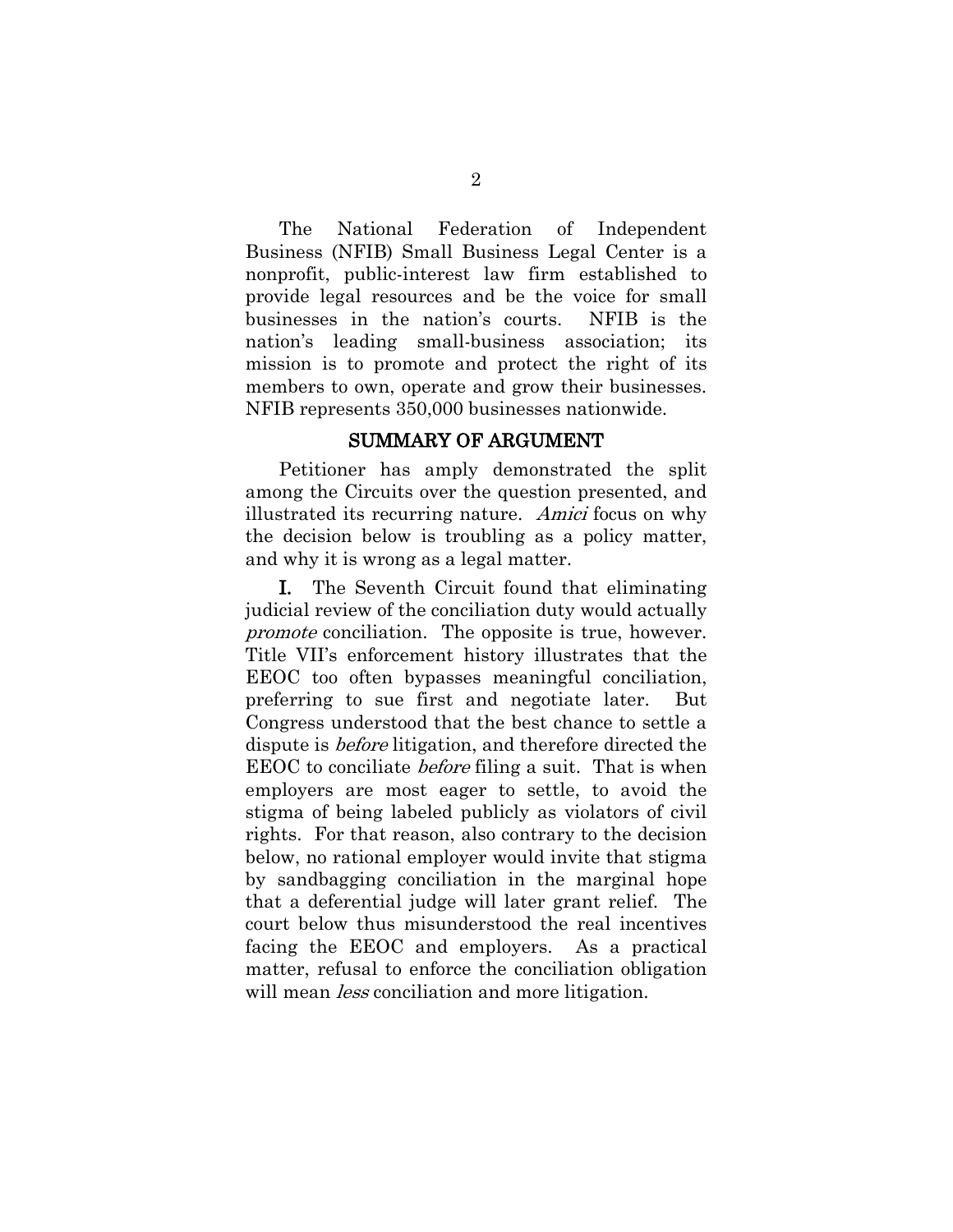II. The Seventh Circuit's decision is also legally unsupportable. First, it lacks any limiting principle, offering blind trust in an executive agency and relying on the faint hope of congressional oversight. Our legal system is not so sanguine. Second, the decision's conclusion is refuted by legislative history, as Congress rejected a bill that expressly made conciliation nonreviewable, in a compromise to skeptics of the EEOC who demanded more judicial oversight. To rewrite that bargain is plainly improper. Third, the court's insistence that no judicially manageable standard is possible ignores the forty-year body of jurisprudence that courts have developed in this area, and the numerous other contexts in which courts apply "good faith" inquiries. These tests may be fact-intensive, but that is no excuse for judicial abdication.

#### <span id="page-9-2"></span>ARGUMENT

#### I. THE DECISION BELOW WILL HINDER THE VOLUNTARY RESOLUTION OF TITLE VII DISPUTES.

<span id="page-9-1"></span><span id="page-9-0"></span>There is no dispute that "Congress intended cooperation and conciliation to be the preferred means of enforcing Title VII." W.R. Grace & Co. v. Local Union 759, 461 U.S. 757, 770-71 (1983); see also Burlington Indus., Inc. v. Ellerth, 524 U.S. 742, 764 (1998) (acknowledging "Congress's intention to promote conciliation rather than litigation in the Title VII context" (citing *EEOC v. Shell Oil Co.*, 466 U.S. 54, 77 (1984))). Indeed, it is no overstatement to say that "[t]he duty to conciliate is at the heart of Title VII." *EEOC v. Asplundh Tree Expert Co.*, 340 F.3d 1256, 1260 (11th Cir. 2003).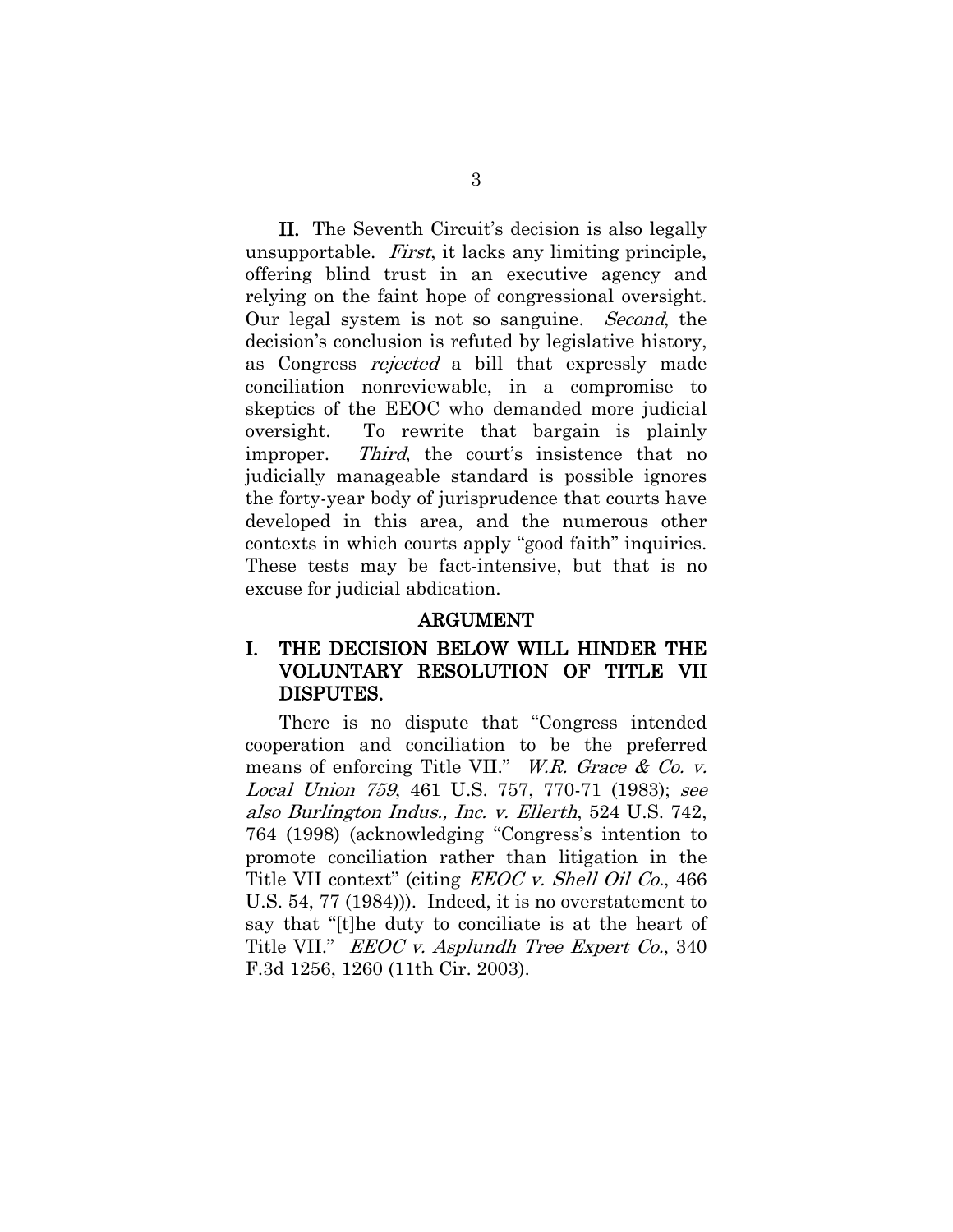By stripping from federal courts the power to enforce that conciliation obligation, the decision below strikes at the heart of Title VII. Yet, somehow, the Seventh Circuit reasoned that eliminating judicial review would *promote* conciliation. That conclusion followed from two premises—one about the EEOC's incentives, the other about employers'—but the court below was wrong as to both.

First, the Seventh Circuit expressed confidence that the EEOC would still engage in meaningful conciliation, even without judicial review, given its own supposed "powerful incentives" to do so. (Pet. App. 20a-21a.) But history demonstrates that even with the check of judicial review, a zealous regulator—perhaps anxious to make new law, set an example, or garner a favorable headline—sometimes cuts corners from Title VII's "integrated, multistep enforcement procedure." Occidental Life Ins. Co. v. EEOC, 432 U.S. 355, 359, 368 (1977). The latter incentives will only intensify without the check of a neutral arbiter to encourage agency compliance.

<span id="page-10-0"></span>Second, the Seventh Circuit worried that judicial review was encouraging employers to manipulate the conciliation process to manufacture a defense for the subsequent litigation. (Pet. App. 16a-18a.) That is implausible for a host of reasons. Employers want to avoid costly, drawn-out litigation and to avoid being accused of civil rights violations in publicly filed lawsuits. It is fanciful to think that they would incur with certainty the financial and reputational costs of an EEOC lawsuit in the hopes of subsequently manipulating the conciliation review process. Moreover, the standards applied by courts to enforce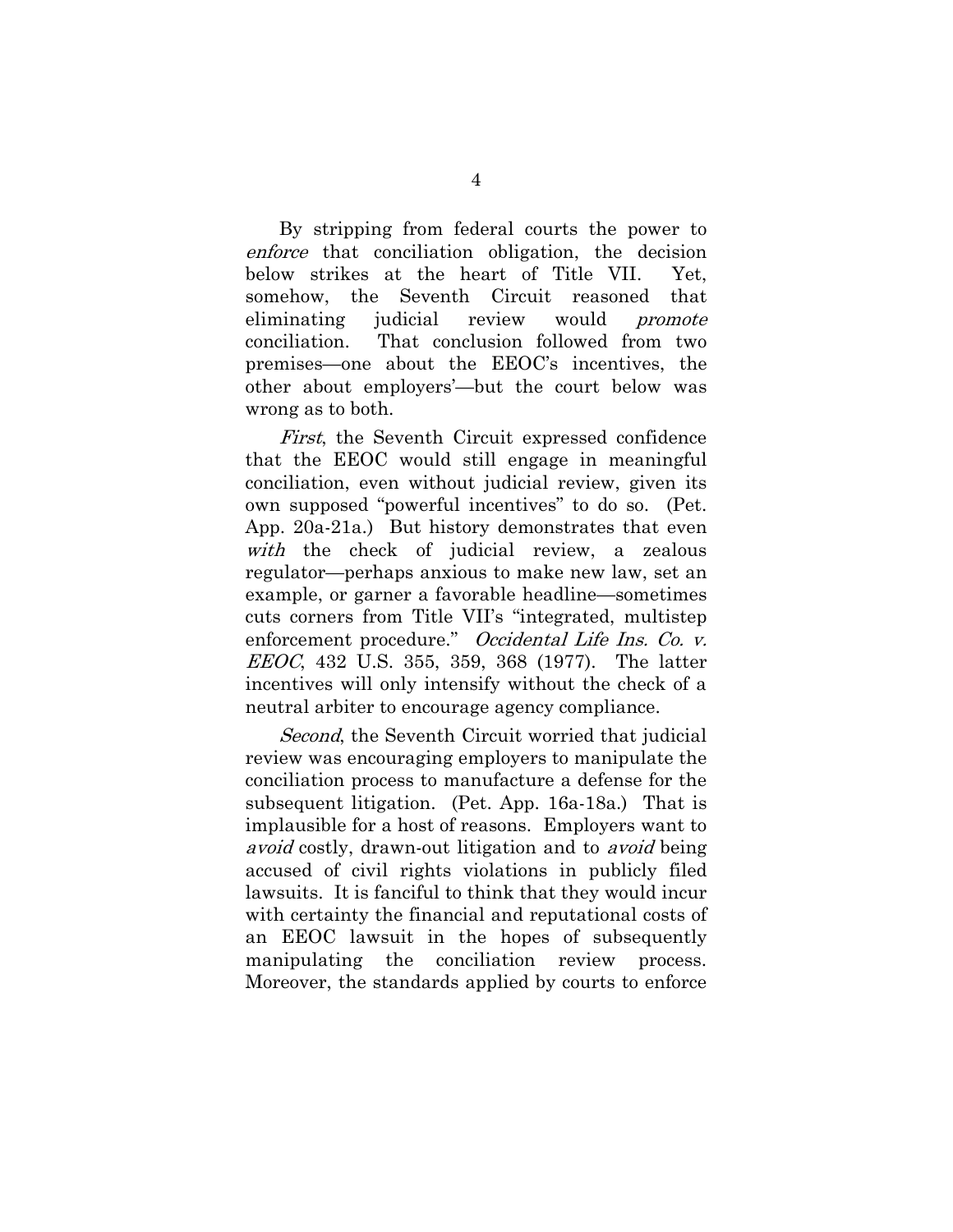the conciliation obligation are deferential to the EEOC, which means that an employer's odds of obtaining real relief through such manipulation are, at best, marginal.

Employers with operations within the Seventh Circuit are therefore concerned about the profoundly negative effect that the decision below will have on the voluntary resolution of employment disputes (harming employers and employees). As Congress well understood, the best time to settle such disputes is *before* they reach court, *before* they attract public scrutiny, before the parties become adversaries in federal litigation. All of that is lost if the EEOC can sue first and negotiate later—yet, unfortunately, that is the natural effect of the decision below. This case therefore deserves this Court's attention.

#### A. Experience Illustrates That the EEOC Too Often Bypasses Its Duty To Engage in Meaningful Pre-Suit Conciliation.

The Seventh Circuit was not bothered by the prospect of eliminating judicial enforcement of the EEOC's conceded obligation to attempt conciliation before filing suit, in part because it believed that the EEOC had sufficient incentives—even absent the threat of judicial review—to ensure its compliance. (Pet. App. 20a-21a.) The business community is far less confident based on years of experience. Forty years of jurisprudence illustrates how, despite its "limits of budget and personnel" and the prospect of congressional oversight (see id.), the EEOC has in many cases bypassed its statutory duty to engage in conciliation. This history undermines the court's counterintuitive, counter-factual assumption that eliminating review would promote conciliation, and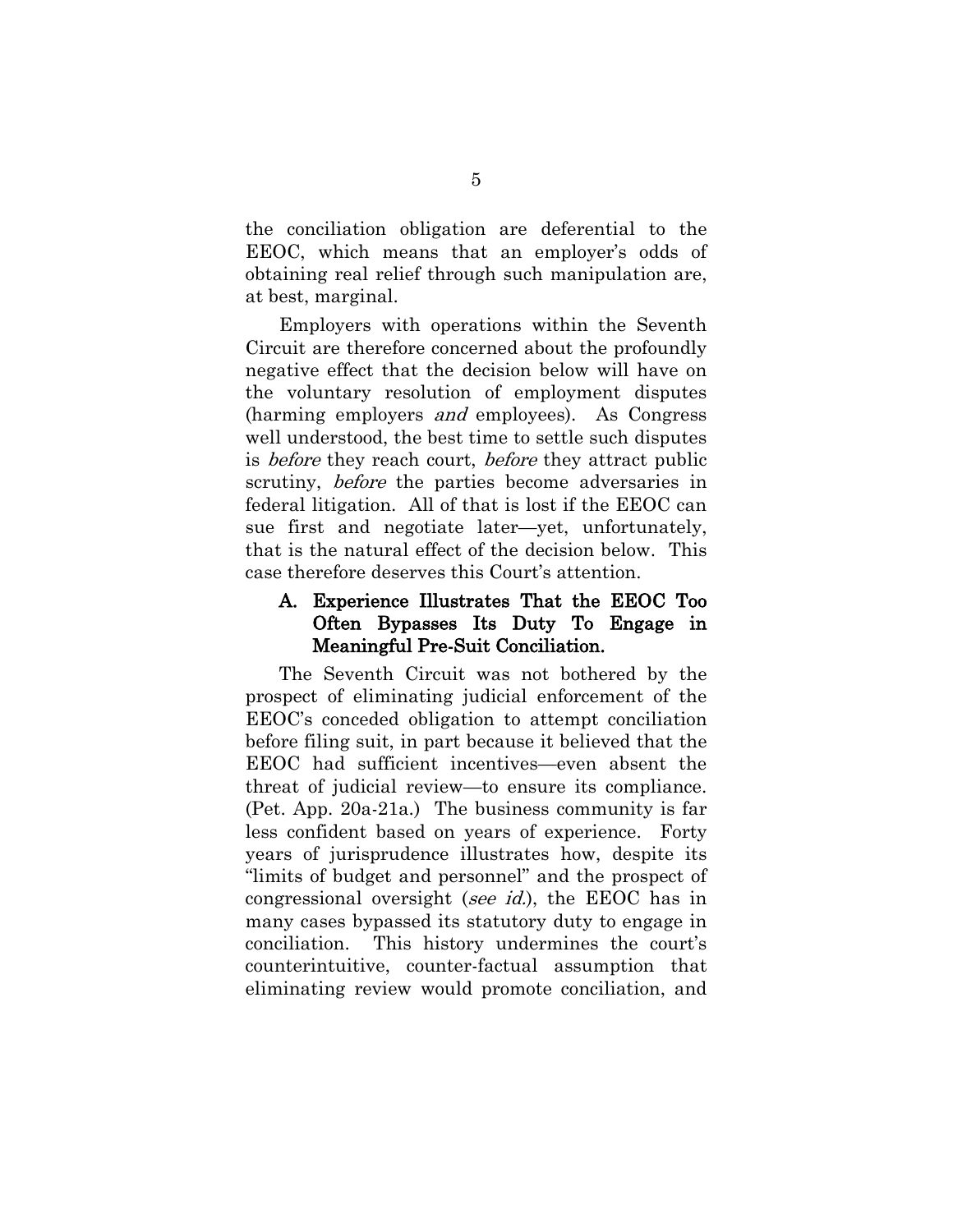also illustrates the wide range of EEOC conduct that the decision below insulates from review. The Seventh Circuit overlooked this trail of numerous instances of the EEOC's actual failures to engage in meaningful conciliation and instead speculated about strategic behavior of employers. It is therefore worth a closer look at some illustrative cases.

<span id="page-12-0"></span>Sometimes, the allure of filing a high-profile case overcomes a desire to settle privately. In Asplundh Tree, the EEOC in a "flurry of activity" gave the employer a "grossly arbitrary" deadline of "12 business days" to consider a conciliation offer requiring "both reinstatement and front pay" as well as "nationwide notice to its employees of [the] allegations" and the duty to conduct "nationwide anti-discrimination training of all its … employees." 340 F.3d at 1258-59. This was after a 32-month investigation with which the employer fully cooperated, and before the agency cited any theory of liability. *See id.* The employer's counsel attempted to contact the EEOC, but the agency "the next day" declared a failure of conciliation. Id. The Eleventh Circuit found that "[i]n its haste to file the instant lawsuit, with lurid, perhaps newsworthy, allegations, the EEOC failed to fulfill its statutory duty to act in good faith to achieve conciliation, effect voluntary compliance, and to reserve judicial action as a last resort." Id. at 1261. "The chronology of events," the court observed, "lend themselves to the interpretation that the Commission's haste may have been motivated, at least in part, by the fact that conciliation, unlike litigation, is not in the public domain." Id. at 1261 n.3.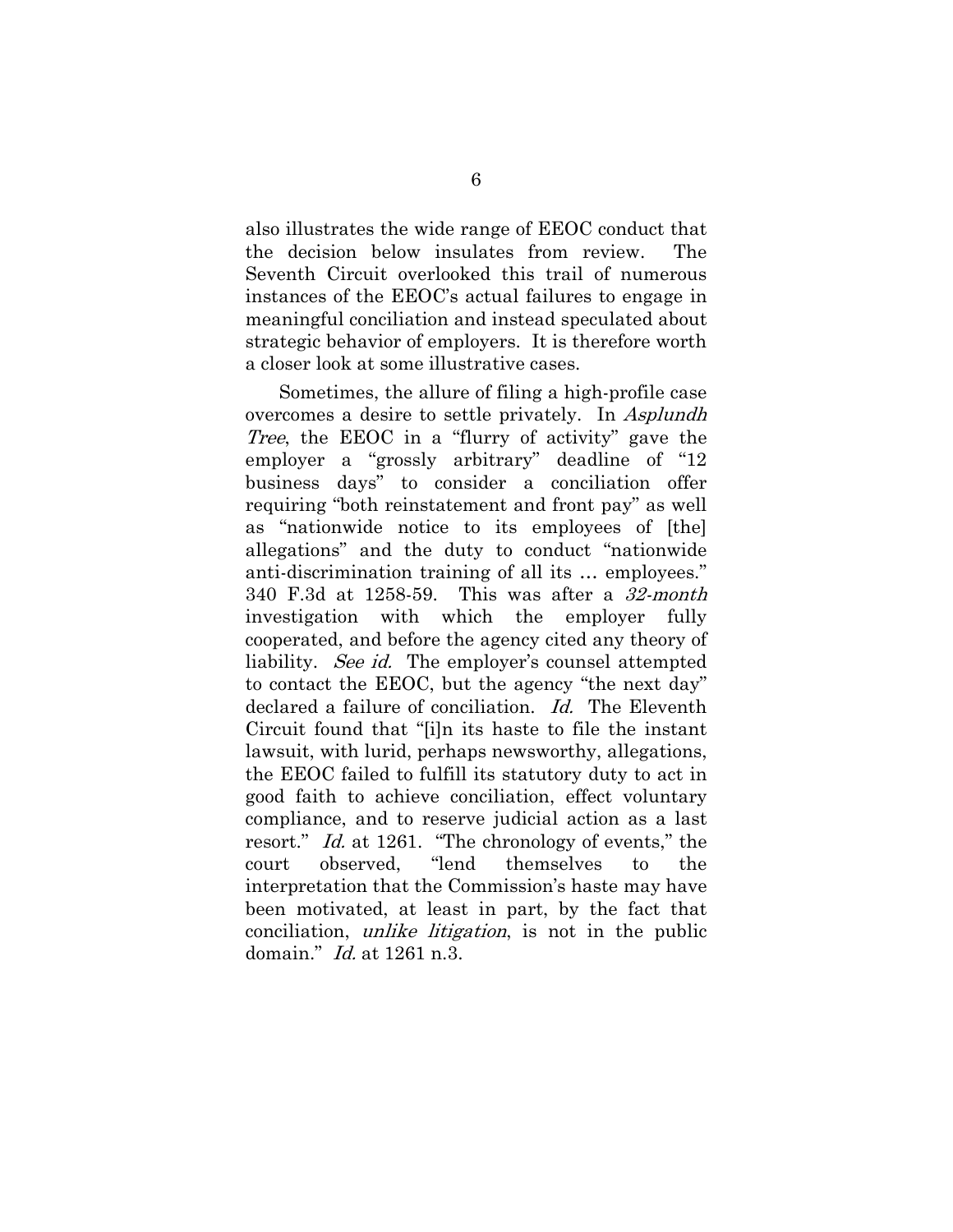<span id="page-13-0"></span>In other cases, particular investigators may allow their own biases to interfere with their statutory duties. In  $EEOC$  v. Agro Distribution LLC, 555 F.3d 462 (5th Cir. 2009), "the Commission dealt in an arbitrary manner based on preconceived notions of its investigator and ignored the attempts of Agro's counsel to engage the Commission in settlement discussions." Id. at 468. Although the aggrieved employee "denied suffering any emotional problems from the [termination]," the EEOC demanded \$120,000 for emotional suffering. Id. at 467 & n.5. The employer called the EEOC "requesting a meeting," but, "[t]he next day," the EEOC declared a failure of conciliation. Id. at 467. The employer then offered to pay a smaller sum, but the EEOC failed to respond for "[n]early ten months" and then flatly rejected the offer. Id. In the end, after filing suit, the EEOC offered to settle for less than 20% of the demand in its complaint, but the employer proceeded and prevailed on the merits at summary judgment. See id.

<span id="page-13-1"></span>The EEOC sometimes is reluctant to provide the employer with the information necessary to evaluate the potential claims against it, perhaps because the agency is contemplating future litigation and does not want to give the employer any conceivable head start. Thus, for example, in  $EEOC$  v. Evans Fruit Co., 872 F. Supp. 2d 1107 (E.D. Wash. 2012), the EEOC demanded \$1 million for an unspecified class of female employees who had allegedly been sexually harassed. *See id.* at 1113-14. The employer asked the EEOC for the names of the employees who had supposedly conducted the harassment, and promised to "look further into the allegations of harassment and … provide a status report … within two weeks."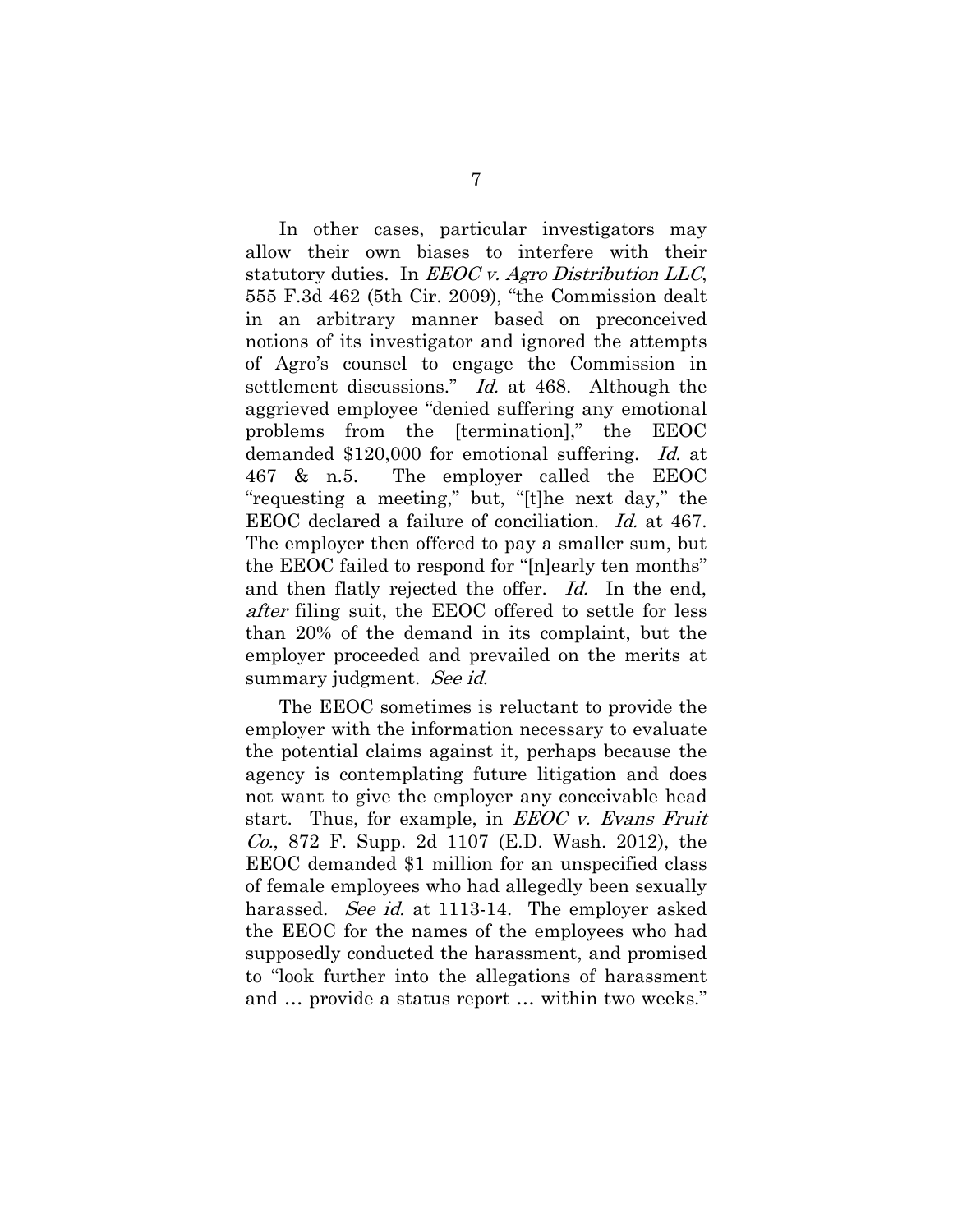<span id="page-14-1"></span>Id. "A mere six days later," however, the EEOC ended conciliation. Id. at 1114. The court faulted the EEOC for its failure "to be more forthcoming regarding the type of damages sought …, some justification for the amount of damages sought, potential size of the class, general temporal scope of the allegations, and the potential number of individuals … alleged to be involved in the harassment." *Id.* at 1115.

<span id="page-14-2"></span><span id="page-14-0"></span>Other times, the EEOC's refusal to provide such information might stem from a preference for using the civil discovery process to identify and investigate allegations of discrimination and assemble a class of claimants, even though the EEOC is able to obtain information from the employer throughout the investigatory process, see, e.g., 42 U.S.C. §§ 2000e-8, 2000e-9. For example, in  $EEOC$  v. Bloomberg L.P., No. 07-Civ.-8383, 2013 U.S. Dist. LEXIS 128385 (S.D.N.Y. Sept. 9, 2013), the EEOC found that Bloomberg had discriminated against a "class" of pregnant women and demanded \$7.5 million to compensate those class members. Id. at \*9. But the EEOC did not identify any of these class members. Bloomberg requested information about these claimants (such as how many there were). Id. at \*12. "The next day, the EEOC sent Bloomberg a letter declaring that conciliation has been unsuccessful … ." Id. Only after filing a federal suit and engaging in discovery did the EEOC identify particular employees on whose behalf it sought relief. Id. at \*26-32. By proceeding in that fashion, the EEOC denied Bloomberg "an opportunity to tailor any classwide conciliatory efforts to the breadth of legitimate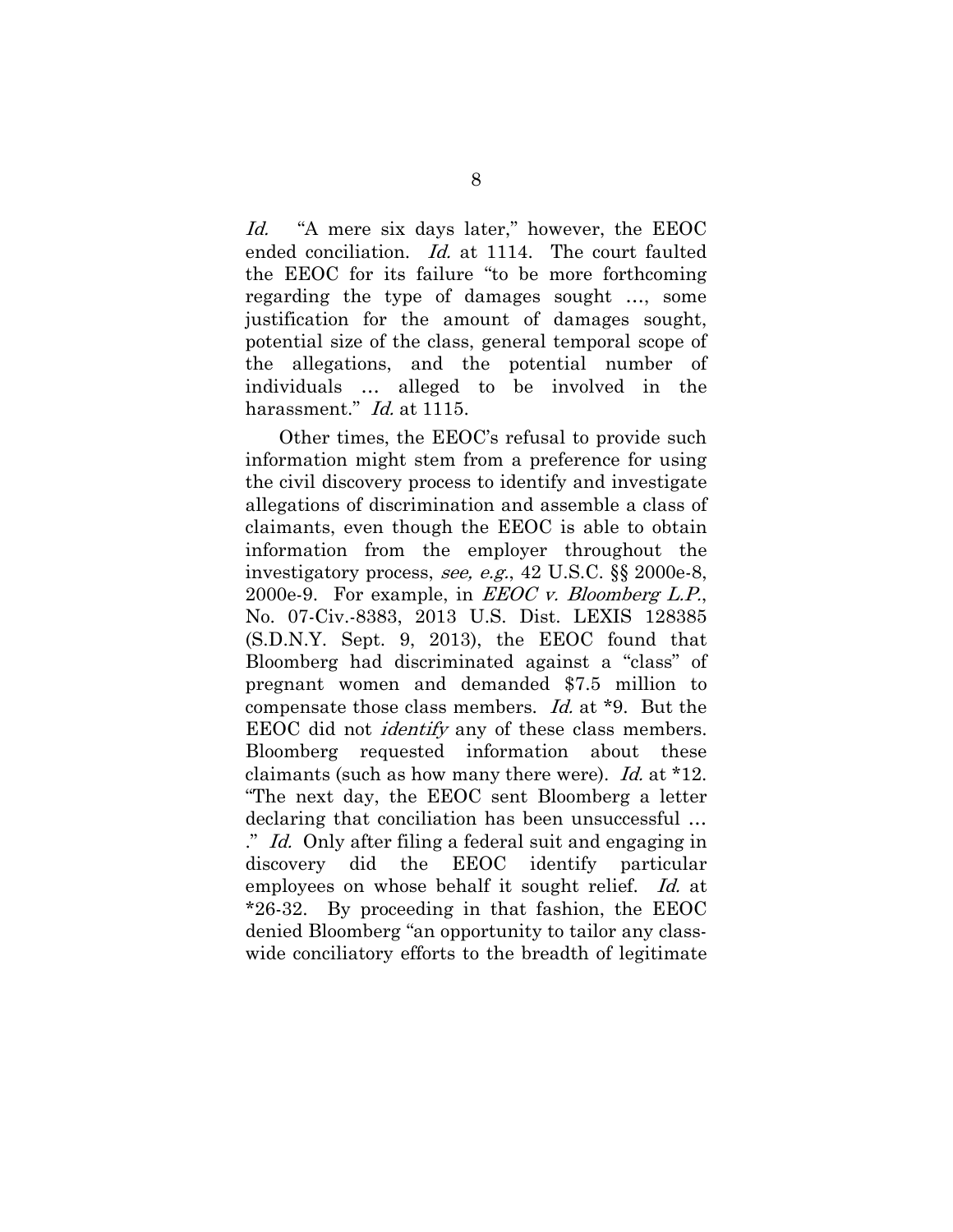<span id="page-15-0"></span>claims it might face."  $Id.$  at  $*27.2$  $*27.2$  $*27.2$  The court found that the EEOC had "blatantly contravene[d] Title VII's emphasis on resolving disputes without resort to litigation." Id. at \*28-29.

<span id="page-15-1"></span>Similarly, in *EEOC v. CRST Van Expedited, Inc.*, 679 F.3d 657 (8th Cir. 2012), the EEOC issued a reasonable cause determination regarding a single named employee and an unidentified "class" of other employees allegedly subjected to sexual harassment. During conciliation, the EEOC insisted that the employer identify the class members; it did not do any investigation of its own to determine the size of the supposed "class" or the identity of its members. See id. at 667-68. Only after two years of discovery did the EEOC identify the employees who it alleged had been sexually harassed; and the "number of purported class members continuously changed throughout the discovery process." Id. at 676. As the district court and Eighth Circuit recognized, by suing first and identifying the scope of the liability later, the EEOC thus unfairly deprived the employer of a "meaningful opportunity to conciliate." Id.

<span id="page-15-2"></span>Another difficulty faced by employers has been the tendency of some EEOC investigators to demand an "all-or-nothing" settlement. Thus, in  $EEOC$  v. Sears, Roebuck & Co., 650 F.2d 14 (2d Cir. 1981), the EEOC brought suit alleging that the employer had engaged in race discrimination at two stores in New York. *Id.* at 16. Prior to filing the suit, however, the EEOC had offered to conciliate "only on a nationwide

 $\overline{a}$ 

<span id="page-15-4"></span><span id="page-15-3"></span><sup>2</sup> The number of class members is a critical piece of information in evaluating any settlement, because damages are capped "for each complaining party." 42 U.S.C. § 1981a(b)(3).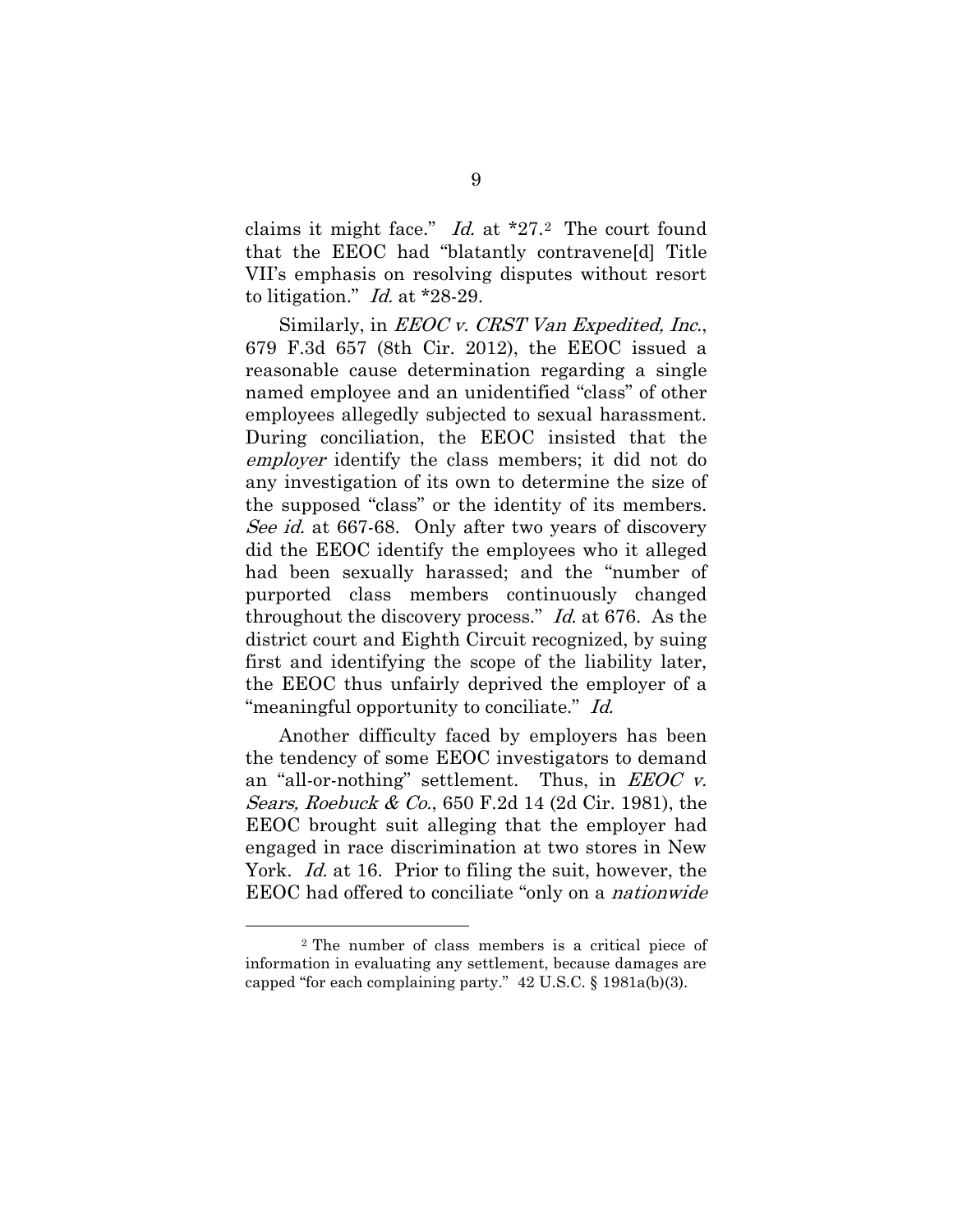<span id="page-16-2"></span>basis, rather than with respect to the two facilities that were the subject of the suit."  $Id$ . (emphasis added). That was inadequate, the Second Circuit held, because the "framework chosen" for conciliation "must afford a fair opportunity to discuss the practices at those installations" that are "the subject of suit." Id. at 19. "Sears was given no opportunity to reform its practices in Brooklyn and White Plains … prior to instigation of the suit." Id.

<span id="page-16-1"></span>Conversely, in EEOC v. Pet, Inc., Funsten Nut Division, 612 F.2d 1001 (5th Cir. 1980) (per curiam), the employer expressed its willingness to conciliate the claims with respect to the alleged "class" but simply refused to reinstate or compensate one particular employee who had been terminated. See id. at 1002. The EEOC refused to settle *any* of the claims unless that individual was granted relief. See id. "Such an all-or-nothing approach on the part of a commission, one of whose most essential functions is to attempt conciliation, will not do." Id.

Finally, in some cases the EEOC conciliates on claims relating to a particular type of discrimination or a particular *geography* or a particular *employee* but, if that fails, substantially modifies the nature of the claims before filing suit and without notice to the employer. Perhaps because the EEOC erroneously assumes that it would have no more luck conciliating the new claims than the old ones, it does not attempt to reopen conciliation to address the new issues.

<span id="page-16-0"></span>Thus, in *EEOC v. Allegheny Airlines*, 436 F. Supp. 1300 (W.D. Pa. 1977), the EEOC tried to conciliate a claim that the airline was discriminating against men in hiring flight attendants. See id. at 1305. But when the parties were unable to reach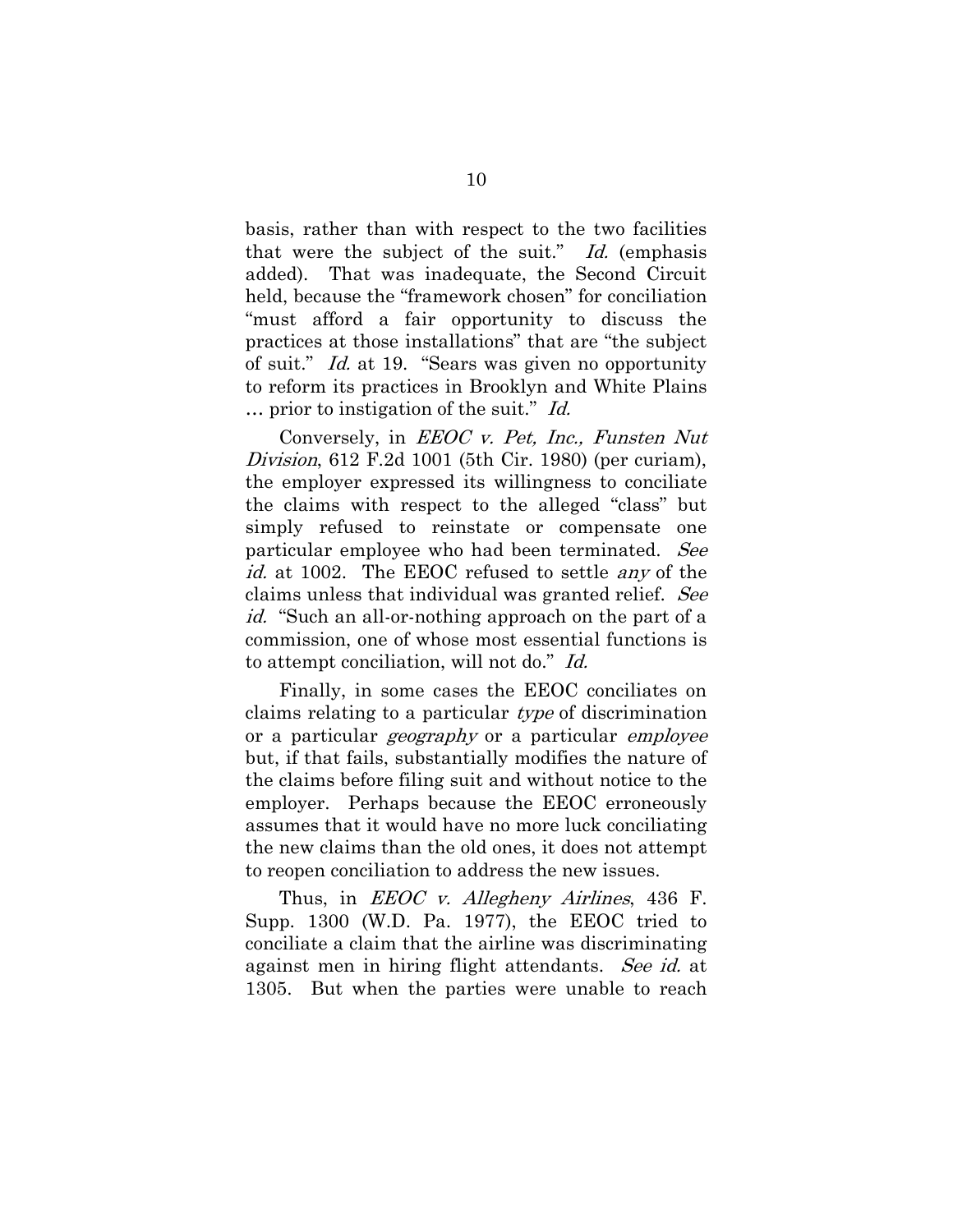agreement on that claim of sex discrimination, the EEOC brought a suit that also asserted unrelated claims of race discrimination that the employer may well have been interested in settling, such as a claim of "excluding blacks from certain jobs because of their race" and "using pre-employment criteria (arrest record inquiries) which caused a disproportionate rejection of blacks." *Id.* at 1303.

<span id="page-17-1"></span><span id="page-17-0"></span>And in *EEOC v. Dillard's, Inc.*, No. 08–CV–1780, 2011 U.S. Dist. LEXIS 76206 (S.D. Cal. July 14, 2011), the EEOC proposed to conciliate claims of two employees from a single store who were terminated for failure to provide sufficiently specific doctor notes after missing work. See id. at \*2-5. The EEOC proposed that the employer pay damages of \$325,000 to these employees, and did not mention damages for anyone else. Id. at \*4-5. After the employer declined the offer, the EEOC filed suit on behalf of a class of "similarly-situated individuals" and then sought nationwide discovery to identify that class. See id. at \*5-6. Thus, the EEOC's "conciliation efforts focused on two individuals … both of whom worked at the El Centro store," and provided no notice to the employer that it "potentially faced claims on behalf of a nationwide class." *Id.* at \*26.

These illustrative examples reflect that, for a variety of reasons, the EEOC's internal incentives to discuss settlement can be overcome by other interests in some cases, with the statutory obligation to conciliate bypassed in favor of an aggressive pursuit of the EEOC's agenda. See, e.g., EEOC Strategic Enforcement Plan (Dec. 2012) ("targeted enforcement necessitates a paradigm shift to focus on specific priorities, recognizing that a focused effort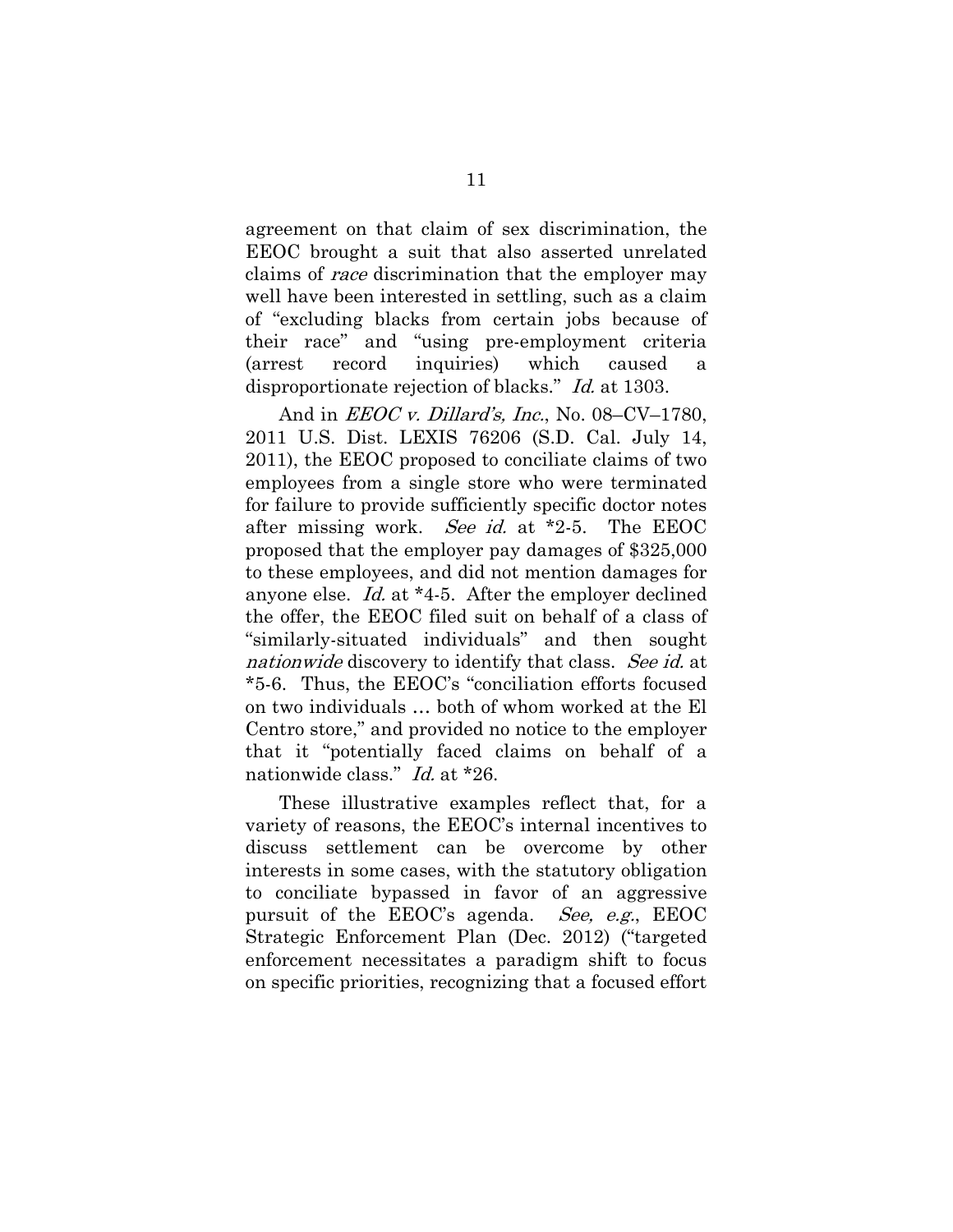<span id="page-18-0"></span>should have a broad and lasting impact to more effectively advance the agency's mission"); EEOC Newsroom, http://www.eeoc.gov/eeoc/newsroom/index .cfm (listing press releases issued by EEOC upon significant litigation filings or victories). Ultimately, whatever the motivation, that is not the scheme that Congress designed. If these incidents took place notwithstanding the prospect of judicial review, it is easy to see how, when the EEOC wants to litigate a case, it may allow its other interests to outweigh its interest in voluntary settlement *absent* that check.

#### B. Employers Would Have No Reason To Refuse Reasonable Conciliation Offers in Favor of Holding Out for Judicial Review.

The second premise for the Seventh Circuit's conclusion that "review undermines conciliation" (Pet. App. 16a) was that judicial enforcement of the duty would supposedly "invit[e] employers to use the conciliation process to undermine enforcement of Title VII rather than to take the conciliation process seriously as an opportunity to resolve a dispute." (*Id.*) On the view of the court below, allowing courts to enforce the conciliation requirement "tempts employers to turn what was meant to be an informal negotiation into the subject of endless disputes" so that it can "stockpile exhibits for the coming court battle." (Id. at 16a-17a.) Amici submit that this reasoning is completely unsupported by precedent and practice. It is also blind to the true incentives faced by employers when they are accused by the EEOC of violating civil rights laws.

First, the Seventh Circuit's ahistorical narrative presumes that employers do not seriously want to settle the claims against them. Nothing could be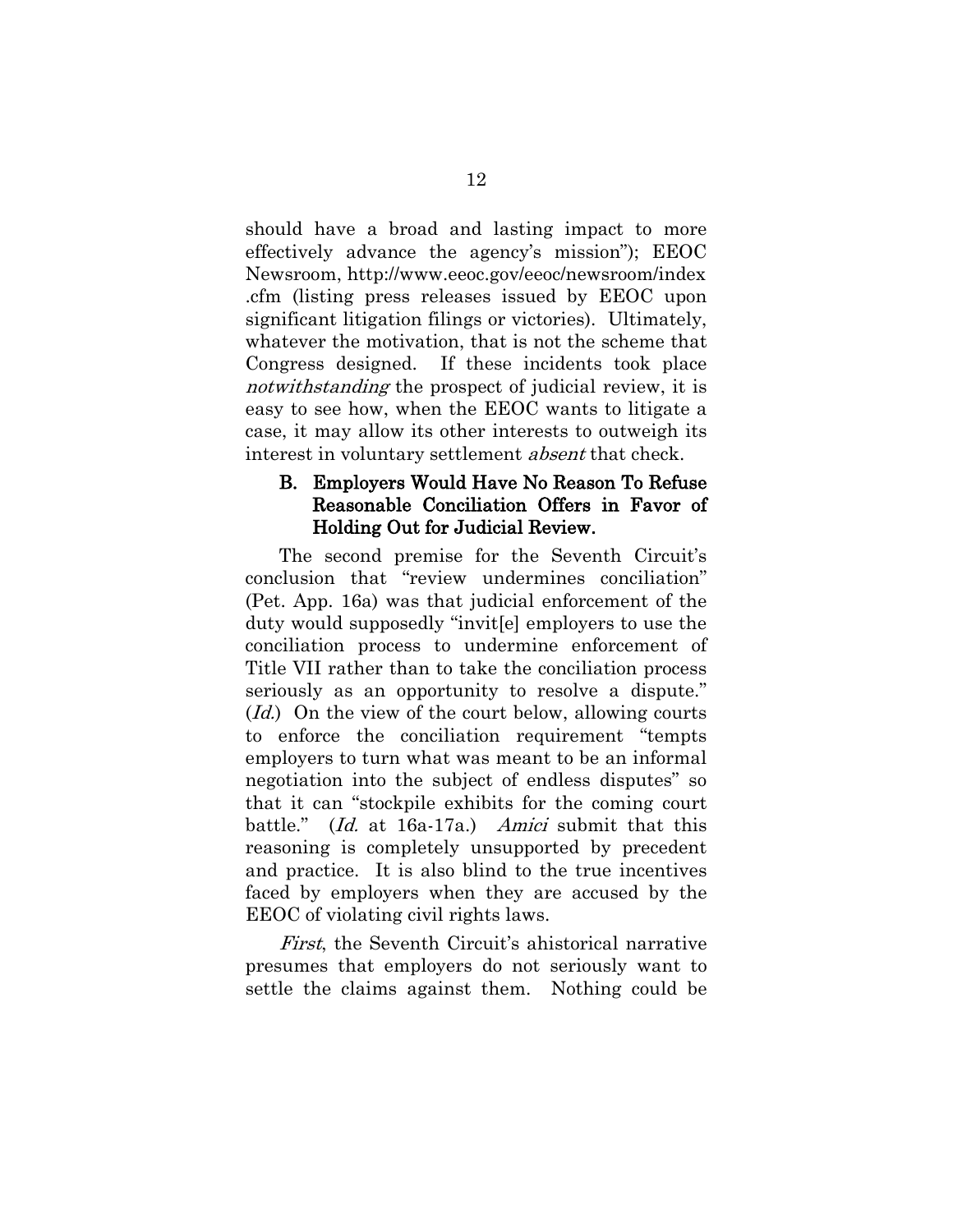<span id="page-19-1"></span>further from the truth. Most businesses would much prefer to resolve these disputes quickly, quietly, and out of the public eye. Although the Seventh Circuit speculated that employers lose nothing by turning conciliation into a litigation prelude—as "the employer remains free to settle after the EEOC files suit" (Pet. App. 18a)—that ignores the substantial preference of most employers to settle confidentially. See 42 U.S.C. § 2000e-5(b) (conciliation must be confidential unless parties agree otherwise). A publicly filed EEOC complaint and corresponding press release and publicity can draw considerable attention from employees, investors, shareholders, and others. It harms the company's reputation. It hurts morale. And it may hurt the employer's business. The principal benefit of conciliation, for employers, is that it allows them an opportunity to resolve the case *privately*, without being labeled civil rights violators by a government agency. Employers thus have *every* reason to settle during conciliation and good reason *not* to throw away that opportunity in the hopes of a settlement down the road, after a suit (with all of its attendant costs) has been filed.

<span id="page-19-0"></span>Second, the notion that an employer would reject any *reasonable* offer to avoid a lawsuit in the hopes of later convincing a federal judge that the offer was unreasonable simply ignores the deferential posture adopted by all courts with respect to conciliation. Although the Circuits have articulated different standards by which to judge adequacy of conciliation efforts, even courts in Circuits adopting the more rigorous standards agree that the court's "role in reviewing efforts to conciliate, while not inert, is modest." *EEOC v. Bloomberg L.P.*, 751 F. Supp. 2d 628, 637 (S.D.N.Y. 2011); see also id. at 639 (refusing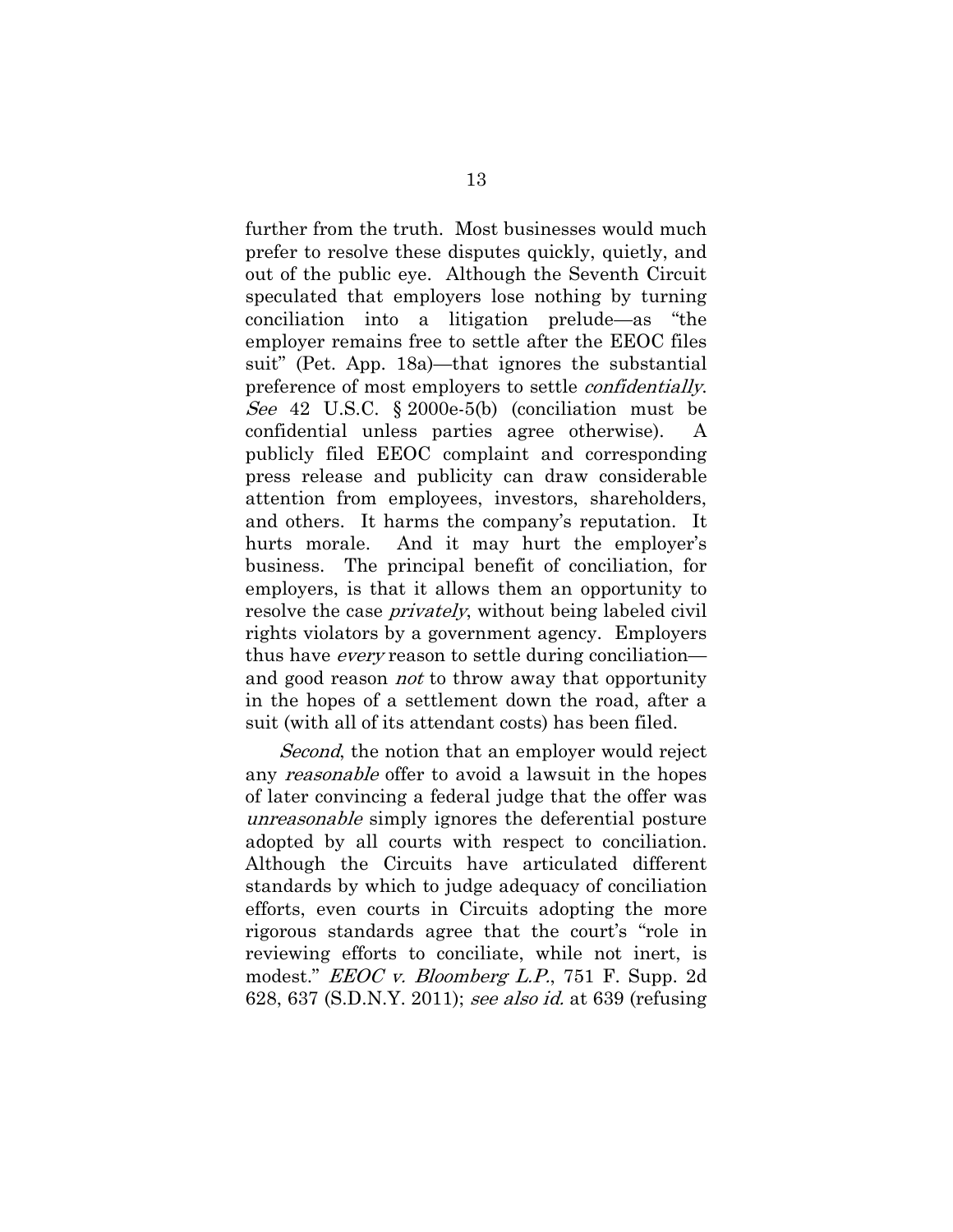<span id="page-20-1"></span><span id="page-20-0"></span>to make any "judgment about the wisdom of the parties' respective conciliation strategies");  $EEOC$  v. Bass Pro Outdoor World, LLC, No. 4:11-CV-3425, 2014 U.S. Dist. LEXIS 27019, at \*12, \*18 (S.D. Tex. Mar. 4, 2014) (conciliation "does not require a minitrial" and EEOC is not governed by any "rigid rules and regulations"); Sears, 650 F.2d at 18 (agreeing that "Commission should be given wide latitude in shaping both the general framework of conciliation and the specific offers made"). In the vast majority of cases, the EEOC's conciliation efforts satisfy any Circuit's test, making it highly irrational for an employer to forfeit the opportunity to resolve a claim during the pre-suit process and instead hold out for judicial review of conciliation.

Third, if a court does find a conciliation violation, it may (depending on the circumstances) dismiss the action in whole or part or stay the case to allow the parties another chance to conciliate. See 42 U.S.C. § 2000e-5(f)(1) ("[T]he court may, in its discretion, stay further proceedings … for … further efforts of the Commission to obtain voluntary compliance."). Given this statutory authority to review conciliation and fashion an appropriate remedy, it is hard to believe, as the Seventh Circuit asserted, that employers may want to "delay" by asserting frivolous defenses, only to then try to convince a judge to force the EEOC to resume conciliation. (Pet. App. 17a). Employers want to resolve disputes quickly, not pay hefty lawyers' fees indefinitely.

Fourth, the knowledge that a conciliation record may end up before a federal judge would give any employer the added incentive to behave reasonably and make a genuine, good-faith attempt to settle. No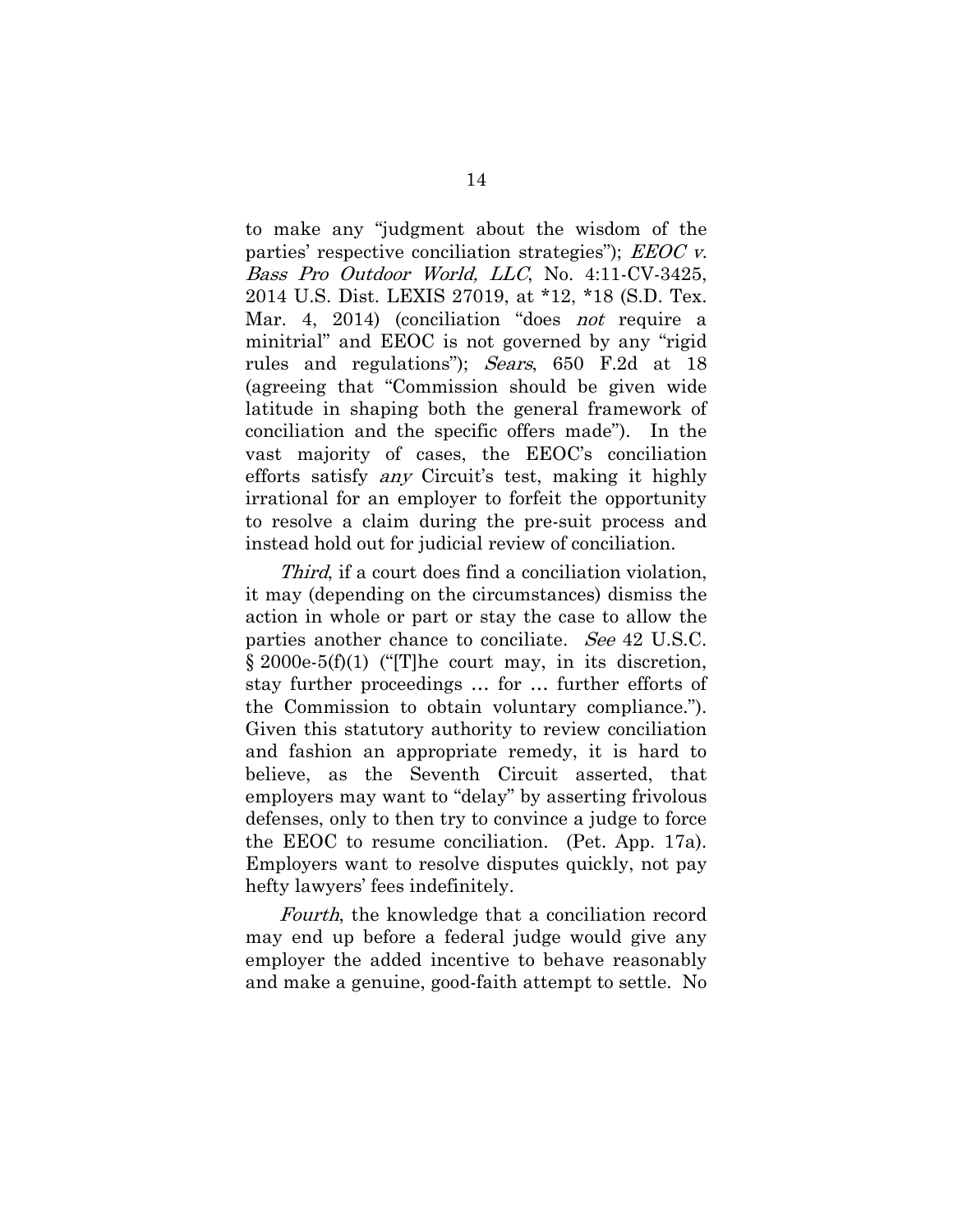employer wants to get off on the wrong foot with the presiding judge in its case by rejecting reasonable efforts to resolve the dispute amicably. For the very same reason that judicial review would plainly encourage the EEOC to act more reasonably and openly in conducting the conciliation that Congress contemplated, judicial review would encourage employers to do the same—not, as the court below assumed, tempt them to do the opposite.

 $\star$  \* \* \*

In short, if the EEOC satisfies its own basic duty to engage in meaningful negotiation, there is little opportunity for employers to sandbag and little incentive to waste resources on a losing issue. To be sure, there could be some employers who may raise frivolous objections to conciliation, just as there are some employees who raise frivolous discrimination complaints. But the former concern is no reason to eliminate judicial power to address meritorious objections, just as the latter is no reason to refuse to enforce Title VII altogether. Conversely, immunizing the EEOC from judicial review would only encourage it to rush to court, to refuse to share critical information, and to expand its claims without notice to employers. The predictable result will be less conciliation and more litigation. That does not only hurt employers; it also harms employees, who instead of receiving quick and effective relief could be forced to wait years and to submit to intrusive discovery and the hassles of federal litigation before obtaining any relief. This is the very opposite of what Congress wanted when it enacted Title VII.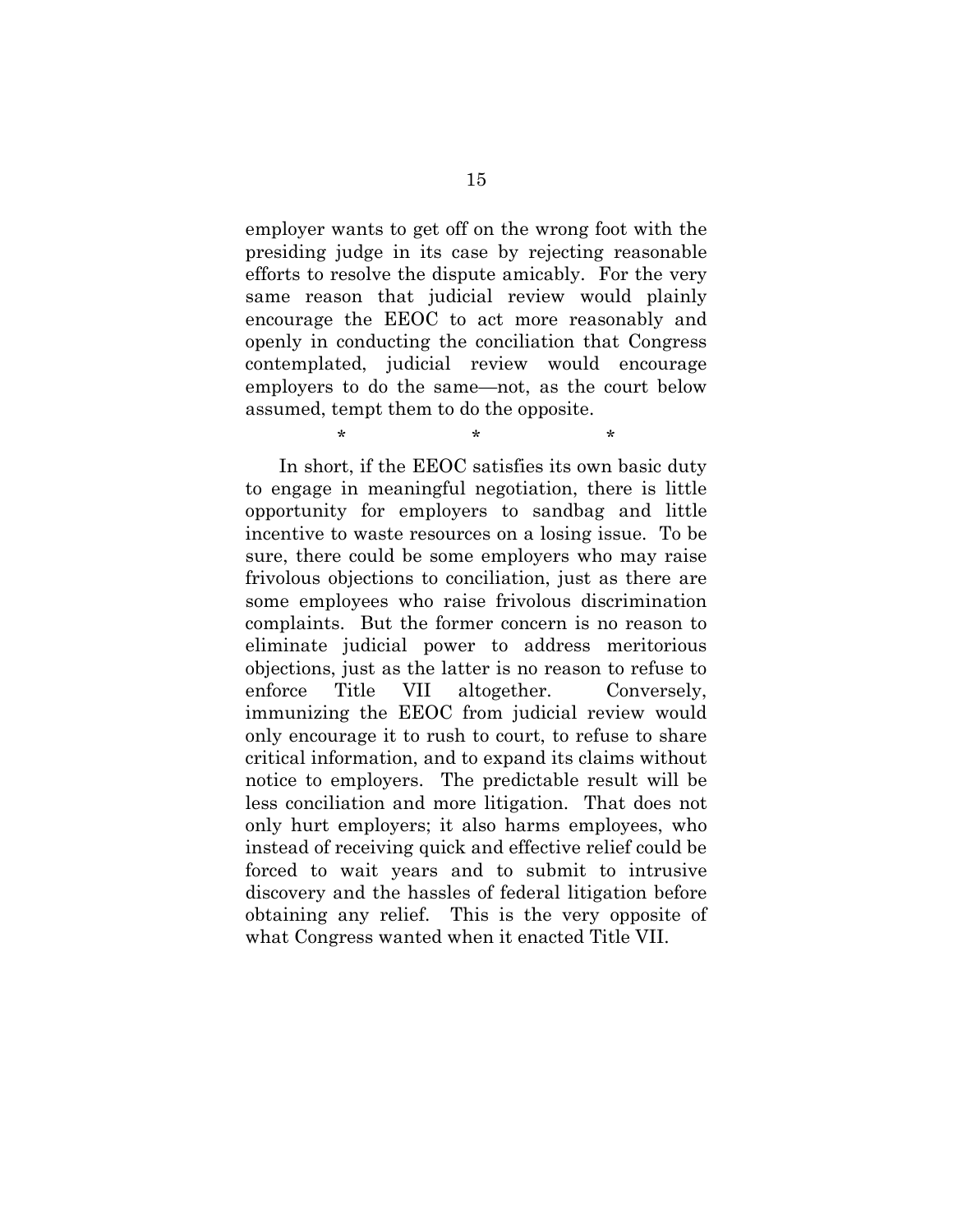#### II. THE DECISION BELOW IS WRONG.

<span id="page-22-0"></span>The decision below is not just inconsistent with the policy of conciliation embodied in Title VII, but is also wrong on the law. First, the Seventh Circuit's reasoning misstates the relevant inquiry and ultimately lacks a limiting principle. If applied to other statutory schemes, the court's broad reasoning would forbid judicial review of executive compliance with other pre-suit requirements—contradicting this Court's "strong presumption in favor of judicial review of administrative action." INS v. St. Cyr, 533 U.S. 289, 298 (2001). *Second*, the contemporaneous legislative record refutes the court's conclusion that Congress intended no judicial review of conciliation; the opinion below improperly revises a careful and intentional congressional compromise. Third, the notion that there is no "meaningful standard" by which courts can judge the EEOC's compliance with the statutory obligation is a far too ready concession. Courts have been policing the agency's conciliation efforts for more than four decades, and a developed body of law sets forth the minimal standards that meaningful conciliation requires. That multifactor, case-by-case adjudication may be necessary is not a legal basis to abdicate the task altogether.

#### A. The Seventh Circuit's Refusal To Enforce a Statutory Command Has No Legal Basis and Lacks a Limiting Principle.

In refusing to enforce Title VII's requirement that the EEOC attempt conciliation before suit, the Seventh Circuit emphasized that Title VII does not expressly authorize judicial review and that this case thus presents the question whether to recognize an "implied" affirmative defense under the statute.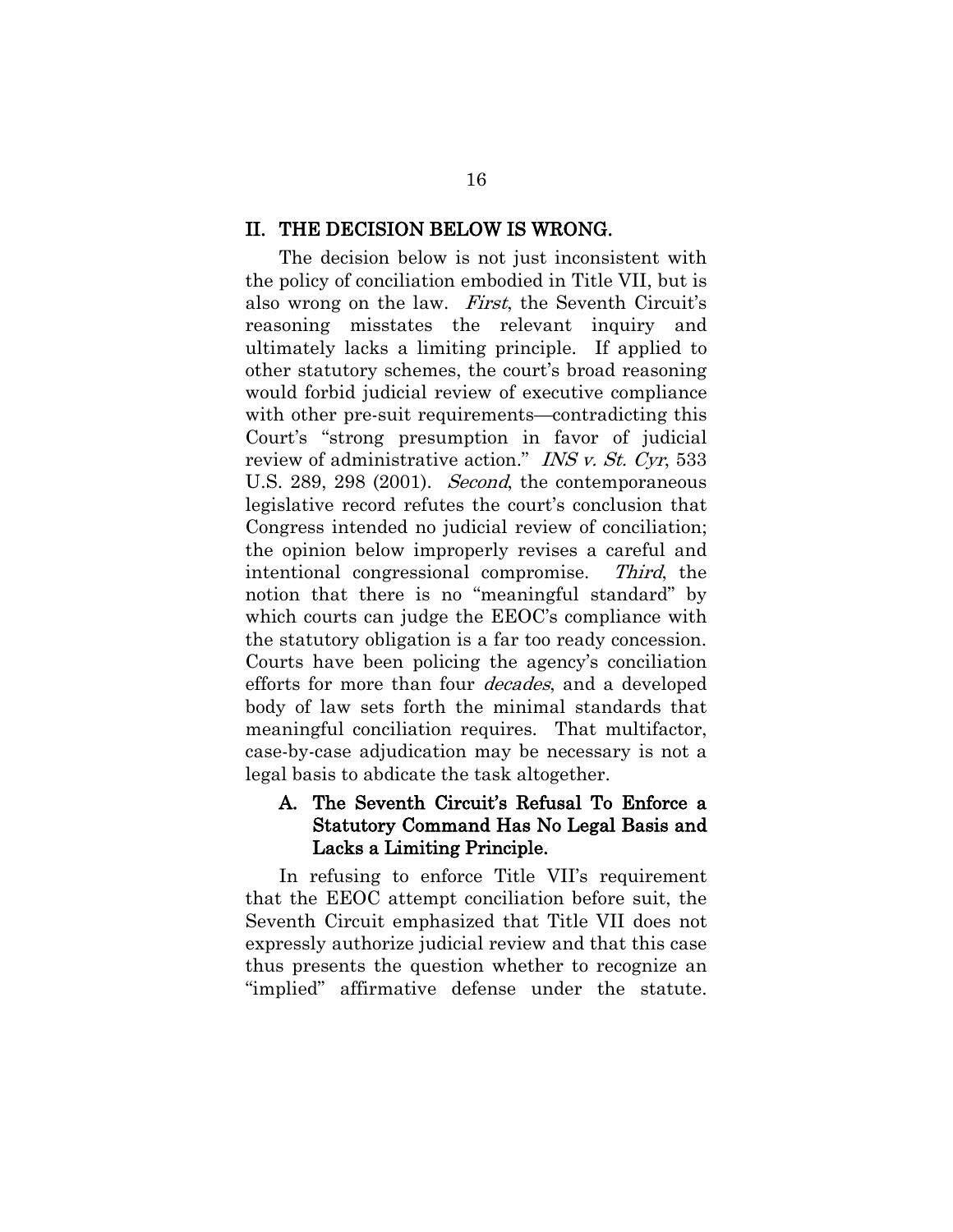This approach is entirely wrong. Courts are presumptively empowered to enforce the law, and to ensure that executive agencies do not exceed their boundaries. Ultimately, the reasoning adopted by the Seventh Circuit lacks a clear limiting principle and stands in substantial tension with the basic framework of the administrative state.

The court observed that Title VII "contains no express provision for an affirmative defense based on an alleged defect in the EEOC's conciliation efforts." (Pet. App. 5a-6a.) True enough: Title VII does not specifically direct courts to review whether the EEOC satisfied its conciliation duty, just as it does not *specifically* direct courts to review whether the EEOC received "a charge … filed by or on behalf of a person claiming to be aggrieved" or whether the EEOC "serve[d] a notice of the charge … on such employer … within ten days" or whether the EEOC "determine[d] whether reasonable cause exists"—all of which are prerequisites to suit found in the same statutory provision. 42 U.S.C. § 2000e-5(b). Yet that has not stopped courts—including this Court—from reviewing EEOC compliance with those procedural requirements. See, e.g., Shell Oil, 466 U.S. 54 (reviewing sufficiency of Commissioner's charge and notice to employer). The reason is that Title VII *does* say that federal courts "shall have jurisdiction of actions brought under this subchapter," 42 U.S.C.  $\S 2000e-5(f)(3)$ ; and that suffices to give them the authority to adjudicate suits pursued by the EEOC including to resolve contentions that the EEOC did not satisfy the prerequisites to such suits.

<span id="page-23-1"></span><span id="page-23-0"></span>By analogy, the court drew upon the Supreme Court's jurisprudence disfavoring "implied rights of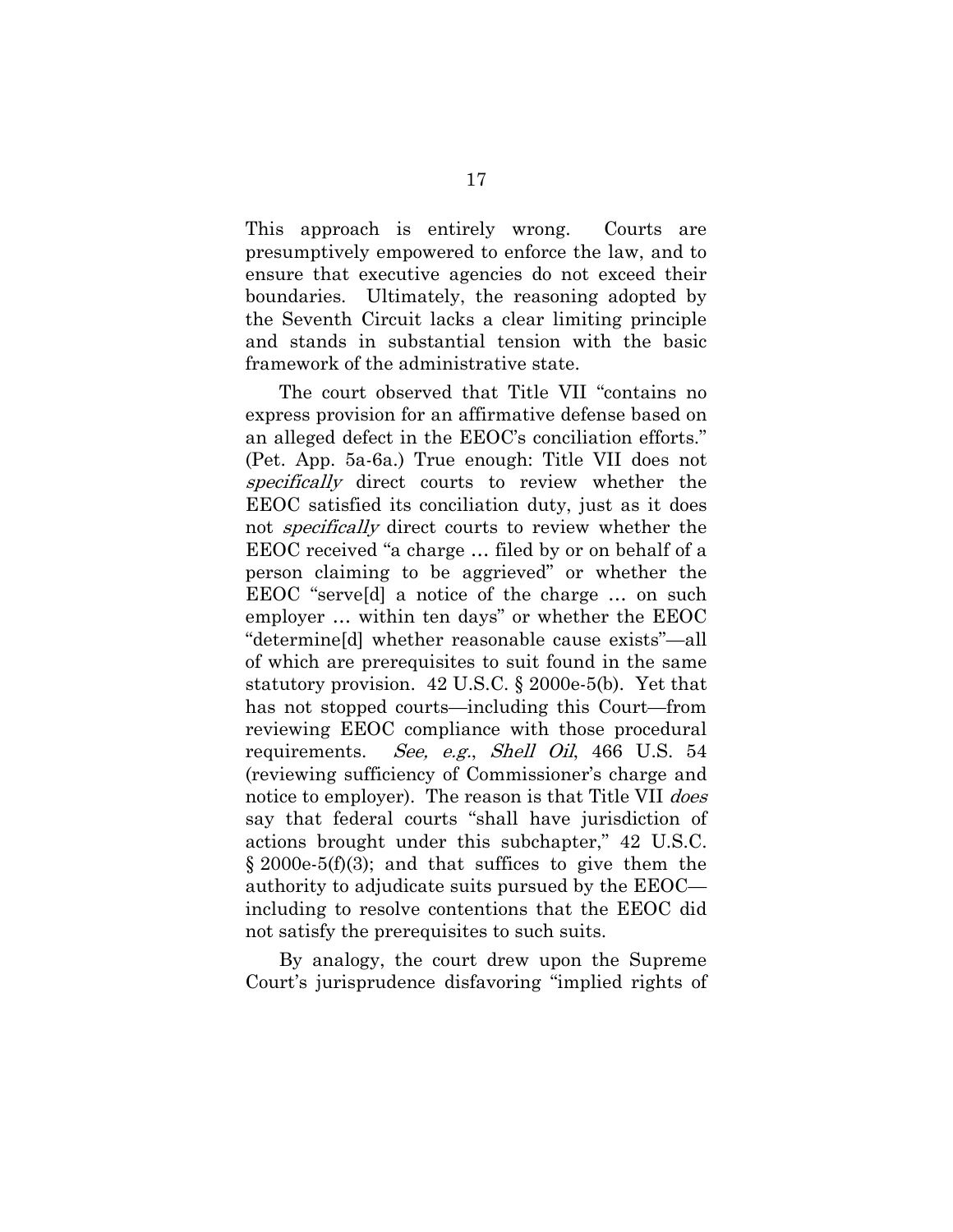<span id="page-24-2"></span><span id="page-24-1"></span><span id="page-24-0"></span>action." (Pet. App. 19a.) The crucial point, however, is that in an implied right of action case, the *plaintiff* is invoking the court's jurisdiction and seeking judicial intervention. See, e.g., Alexander v. Sandoval, 532 U.S. 275 (2001) (plaintiff sued to enforce federal regulation against state executive agency); Gonzaga Univ. v. Doe, 536 U.S. 273 (2002) (plaintiff sought to sue university for damages for violating federal statute governing release of educational records). By contrast, in the Title VII context it is the  $EEOC$  who is suing the *employer*,  $42$ U.S.C. § 2000e-5(f), and the employer defendant is simply asking the court to enforce the statutory prerequisites to such an action. In other words, Title VII plainly contemplates federal suits by the EEOC to enforce the law, and judicial enforcement of the statute. The only question is whether the court should enforce the *entire* statutory scheme, including the parts requiring the EEOC to undertake an administrative process before bringing suit—or, rather, enforce it only selectively. This Court's implied right-of-action jurisprudence offers no support for the latter approach.

In the end, the Seventh Circuit's reasoning has no limiting principle. As Petitioner has shown, Congress often imposes statutory preconditions to suit. (See Pet. 23 (citing Hallstron v. Tillamook Cnty., 493 U.S. 20, 31 (1989); Reed Elsevier, Inc. v. Muchnick, 559 U.S. 154, 157-58 (2010); Jones v. Bock, 549 U.S. 199, 211-12 (2007); United States v. Zucca, 351 U.S. 91, 94 (1956); United States v. Felt & Tarrant Mfg. Co., 283 U.S. 269, 272 (1931).) In these situations, the statute does not *expressly* say that failure to comply provides an "affirmative defense,"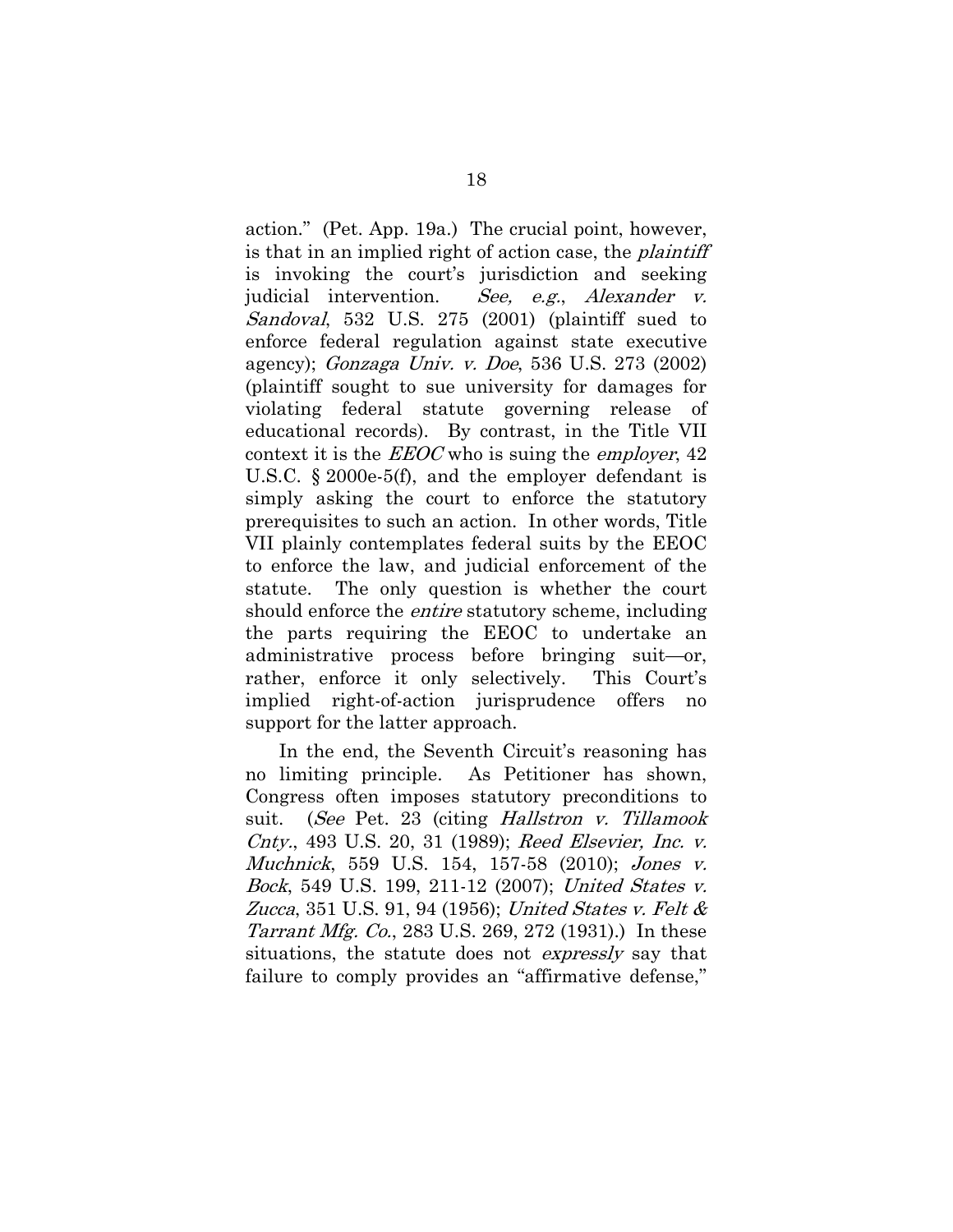but the courts nonetheless understand that without satisfaction of the condition, the case cannot proceed.

The Seventh Circuit's assurance that EEOC officials are subject, in theory, to the oversight of Congress, and "are appointed by the President with the advice and consent of the Senate" (Pet. App. 20a-21a), only underscores the breadth of its position. All agencies are potentially subject to congressional influence, and *all* agencies have their heads appointed by the President or senior-level officers. See U.S. Const. art. I, §§ 7-8; art. II, § 2. But, of course, that has never been viewed as a reason to free agencies from judicial review of their statutory constraints. The Seventh Circuit's contrary logic has no legal basis and should be rejected.

#### <span id="page-25-0"></span>B. The Contemporaneous Legislative Record Refutes the Seventh Circuit's Decision.

The Seventh Circuit's holding that Congress did not intend for courts to enforce the statutory duty to conciliate is also refuted by the 1972 amendments to Title VII, which authorized the EEOC to bring enforcement actions in court after compliance with its pre-suit obligations. Specifically, early drafts of those amendments expressly specified that no judicial review of conciliation would be had—but the final, enacted amendments dropped that language, as part of a broader set of revisions that were designed to limit the EEOC's power and give federal courts greater oversight. The opinion below would undo that congressional choice to establish firm limits on the EEOC's litigation authority.

Early versions of the 1972 amendments to Title VII expressly stated that the EEOC may proceed with a lawsuit against an employer if it cannot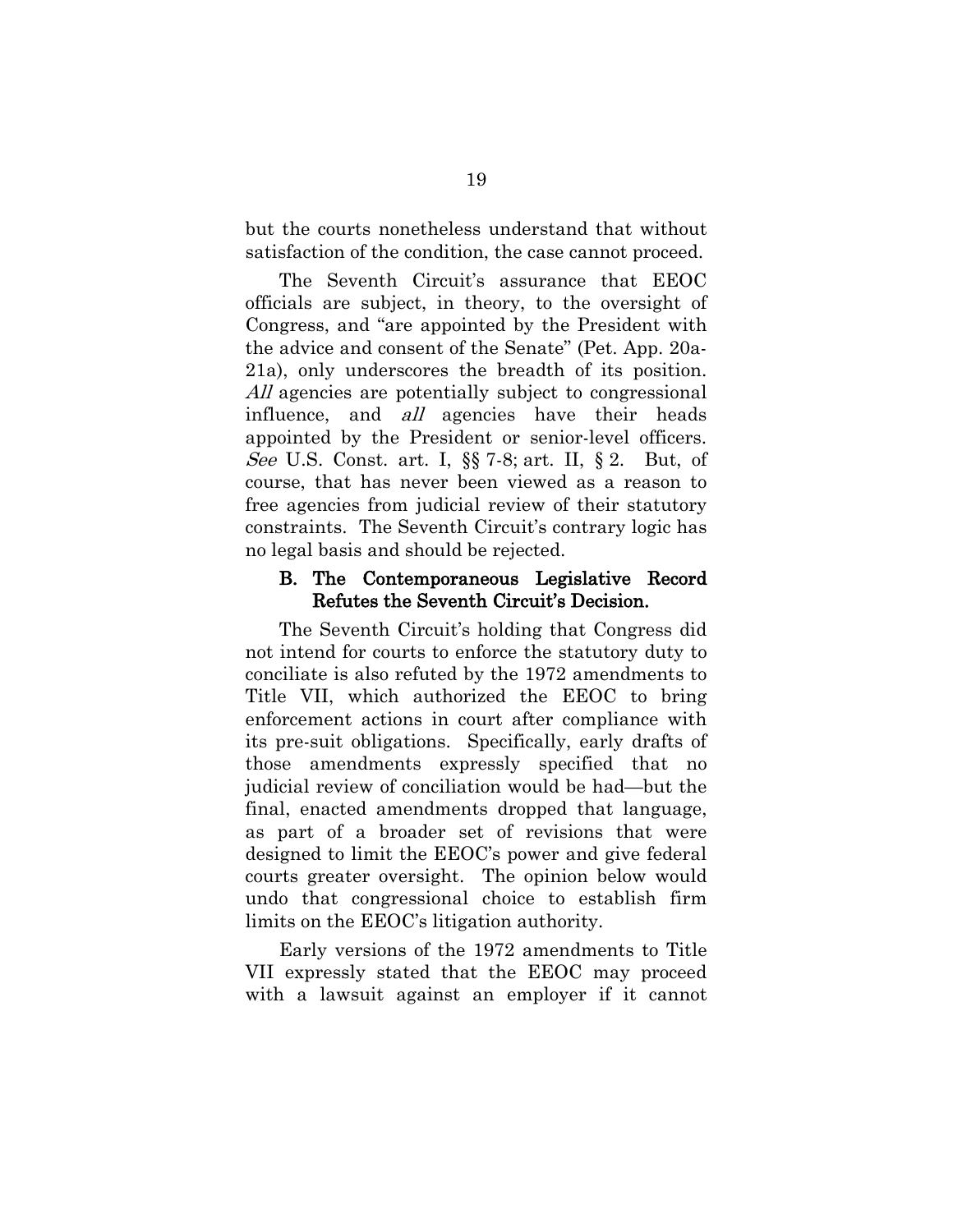<span id="page-26-4"></span><span id="page-26-1"></span><span id="page-26-0"></span>secure "a conciliation agreement acceptable to the Commission, which determination shall not be reviewable in any court." S. 2515, 92d Cong., § 4(f) (1971) (emphasis added). Skeptics of EEOC authority initially sought to amend the bill to delete that phrase, and their efforts—initially—failed. See EEOC v. Sears, Roebuck & Co., 504 F. Supp. 241, 262 (N.D. Ill. 1980) But, following that skirmish, the bill was unable to pass. Instead, the entire bill was replaced by a substitute amendment proposed by Senator Dominick, see Chandler v. Roudebush, 425 U.S. 840, 855-57 (1976); Occidental Life, 432 U.S. at 361-66; and that version, which Congress ultimately enacted, does not include the italicized language precluding judicial review. See 42 U.S.C. § 2000e-5(f)(1). Removing that language was a compromise measure necessary to secure the bill's passage, acceding to the views of those skeptical Senators who believed that EEOC conciliation needed "some oversight." 118 Cong. Rec. 3804 (Feb. 14, 1972).

<span id="page-26-3"></span><span id="page-26-2"></span>Indeed, the bill ultimately enacted by Congress differed dramatically from the amendments initially proposed. The initial draft would have given the EEOC the power to adjudicate complaints and issue cease-and-desist orders. See Occidental Life, 432 U.S. at 361-64. But that proposal provoked an outcry from Members of Congress who sought to guarantee employers the protections and oversight of an Article III court. See id.; Chandler, 425 U.S. at 850 (describing how "[t]he grant of cease-and-desist power to the EEOC provoked strong dissenting statements"). Senator Dominick, whose substitute bill was ultimately adopted, criticized the initial bill as allowing the EEOC to act, in "Star Chamber" fashion, as "investigator, prosecutor, trial judge and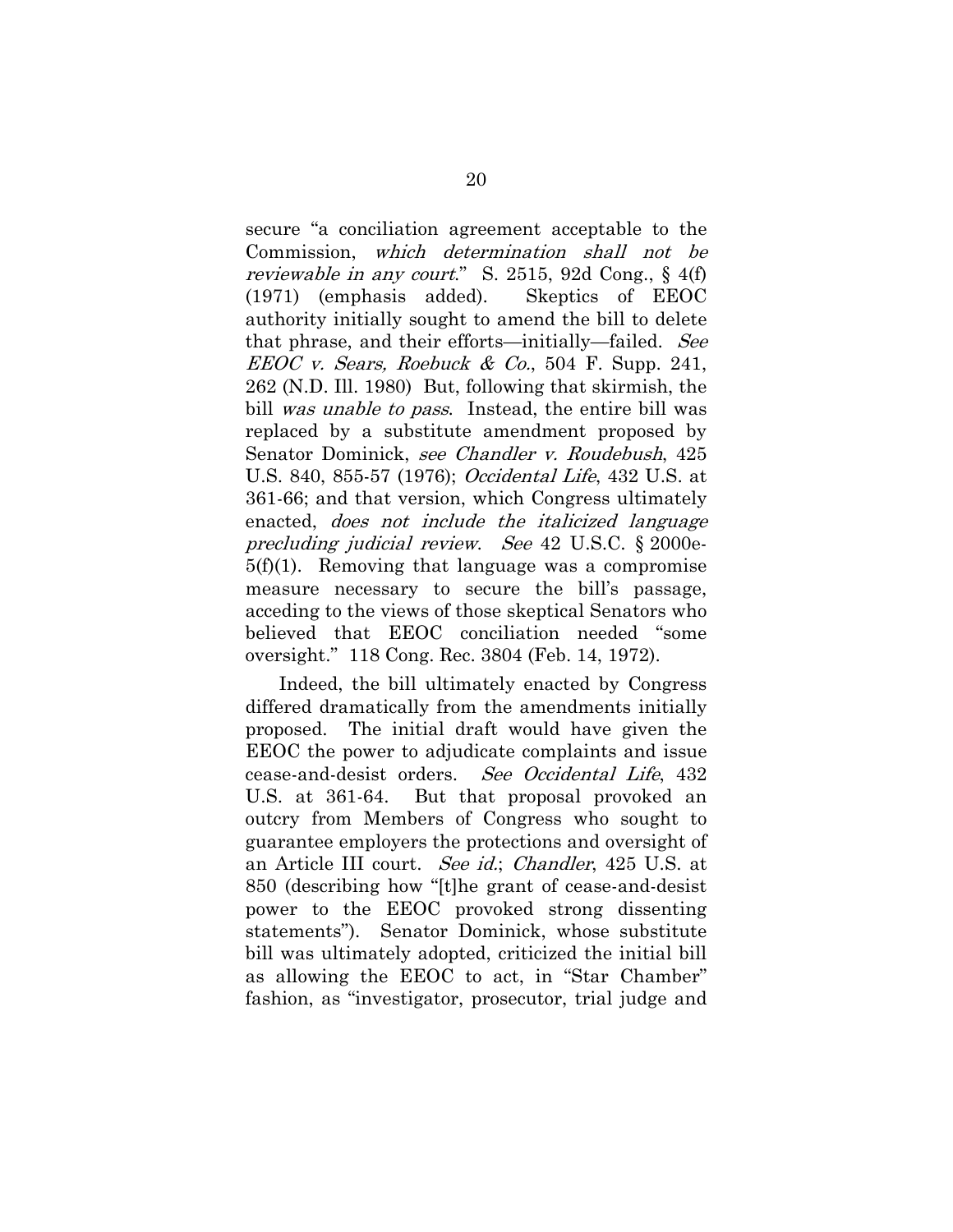<span id="page-27-3"></span><span id="page-27-1"></span>judicial review board," without any independent judicial check. 117 Cong. Rec. 40290 (Nov. 10, 1971); see also, e.g., S. Rep. No. 92-415 at 85 (1971) (recording the views of the initial Committee dissent, including Senator Dominick, that civil rights litigation ought to be supervised by "[f]ederal court judges who, shielded from political influence by life tenure, are more likely to withstand political pressures and render their decisions in a climate tempered by judicial reflection").

These fears—of a runaway, politicized agency beyond the reach of the federal courts—motivated Congress to scrap cease-and-desist authority for the EEOC and simultaneously to eliminate the barrier to judicial review of conciliation. The Seventh Circuit's rewriting of that conscious congressional choice was therefore plainly inappropriate. Put another way, a Congress worried about giving a "blank legislative check," 117 Cong. Rec. 38402 (Nov. 1, 1971) (Sen. Allen), to the "crusaders" at the EEOC, 118 Cong. Rec. 1976 (Feb. 1, 1972) (Sen. Ervin), would hardly have intended for the judicial branch to blindly trust that agency, as the Seventh Circuit now will.

#### <span id="page-27-2"></span><span id="page-27-0"></span>C. As Four Decades of Jurisprudence Shows, Courts Have No Trouble Applying Title VII's Conciliation Requirement.

The Seventh Circuit also put considerable emphasis on the supposed absence of a "meaningful standard" by which it could enforce the obligation to attempt conciliation. (See Pet. App. 9a-10a.) As the 40-year history of judicial review of conciliation shows, however, that concern is greatly overstated. Challenges to EEOC conciliation may be factintensive, but that hardly makes them unreviewable.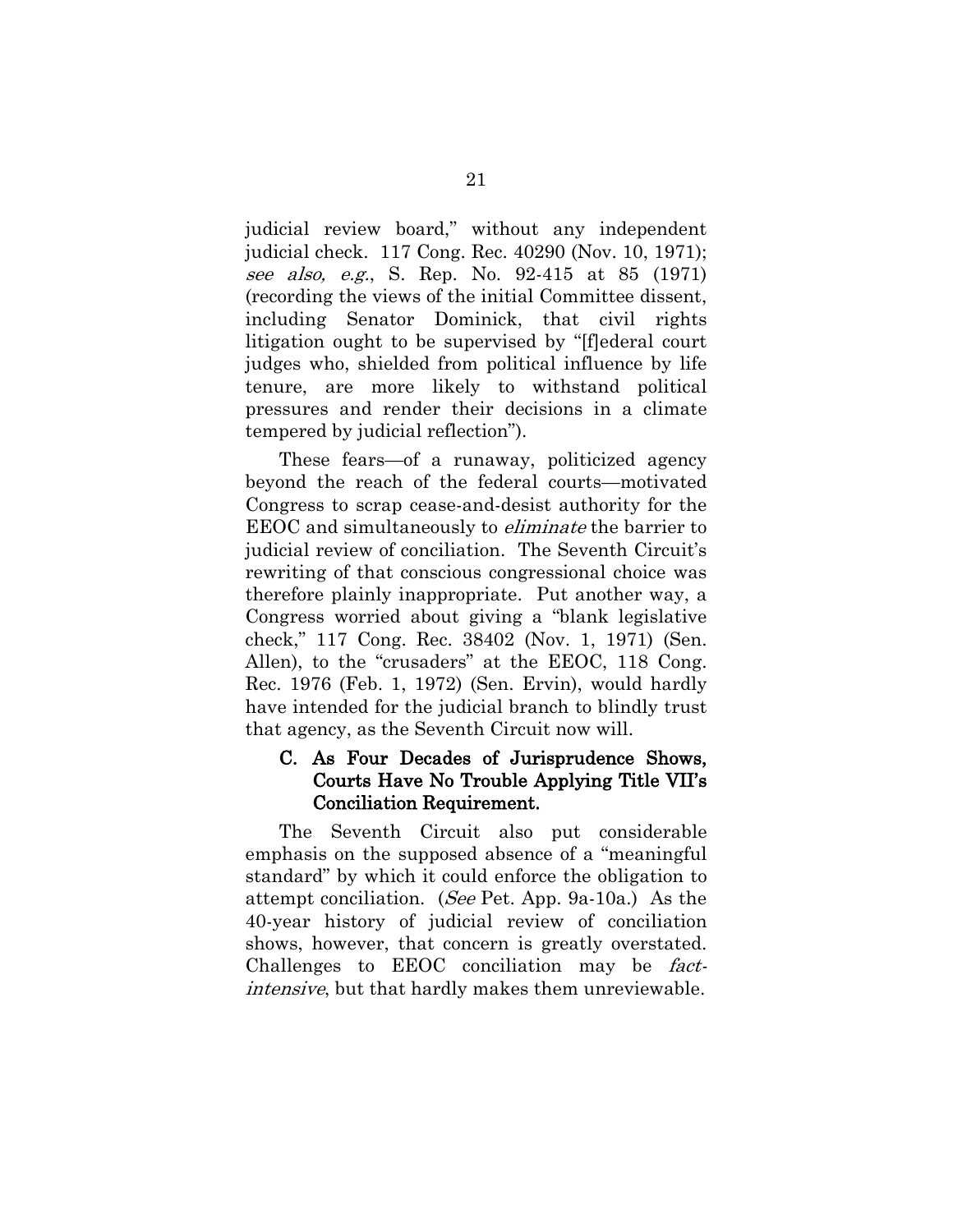<span id="page-28-3"></span><span id="page-28-2"></span><span id="page-28-1"></span>Ever since the 1972 amendments were enacted, courts have been enforcing the EEOC's conciliation duty. See EEOC v. Container Corp. of Am., 352 F. Supp. 262, 263-66 (M.D. Fla. 1972) (in "first" suit pursued by EEOC, holding that "to foreclose judicial inquiry into the satisfaction of the conditions [such as conciliation] would eliminate them from the Act"). A well-developed body of law has since emerged, recognizing certain basic principles. For example: The EEOC cannot conciliate in an "all-or-nothing" fashion. Pet, 612 F.2d at 1002. In class action cases, the EEOC must give the employer sufficient information about the number of affected individuals to evaluate its potential exposure. CRST, 679 F.3d at 678. The EEOC must provide enough time for the employer to consider its offers. Asplundh Tree, 340 F.3d at 1260. Of course there are divergences among the lower courts on some questions (see Pet. App. 10a n.2), just as the lower courts diverge on many other issues. And because the inquiry is necessarily factintensive and case-specific—what is required to ensure a "meaningful" conciliation will be different in one case from another—certain questions may not have categorical yes-or-no answers. (Pet. App. 10a.) But that does not make the inquiry unmanageable. Courts have been managing it for decades.

<span id="page-28-4"></span><span id="page-28-0"></span>The Seventh Circuit critiqued the "good faith" test adopted by some courts as too "difficult … to enforce." (Pet. App. 11a (quoting *Doe v. Oberweis* Dairy, 456 F.3d 704, 711 (7th Cir. 2006)).) And, to be sure, some courts may prefer to phrase the inquiry in more objective terms (such as the requirement of a "meaningful" chance to conciliate, *CRST*, 679 F.3d at 676). But courts apply "good faith" inquiries all the time. See, e.g., United States v. Leon, 468 U.S. 897,